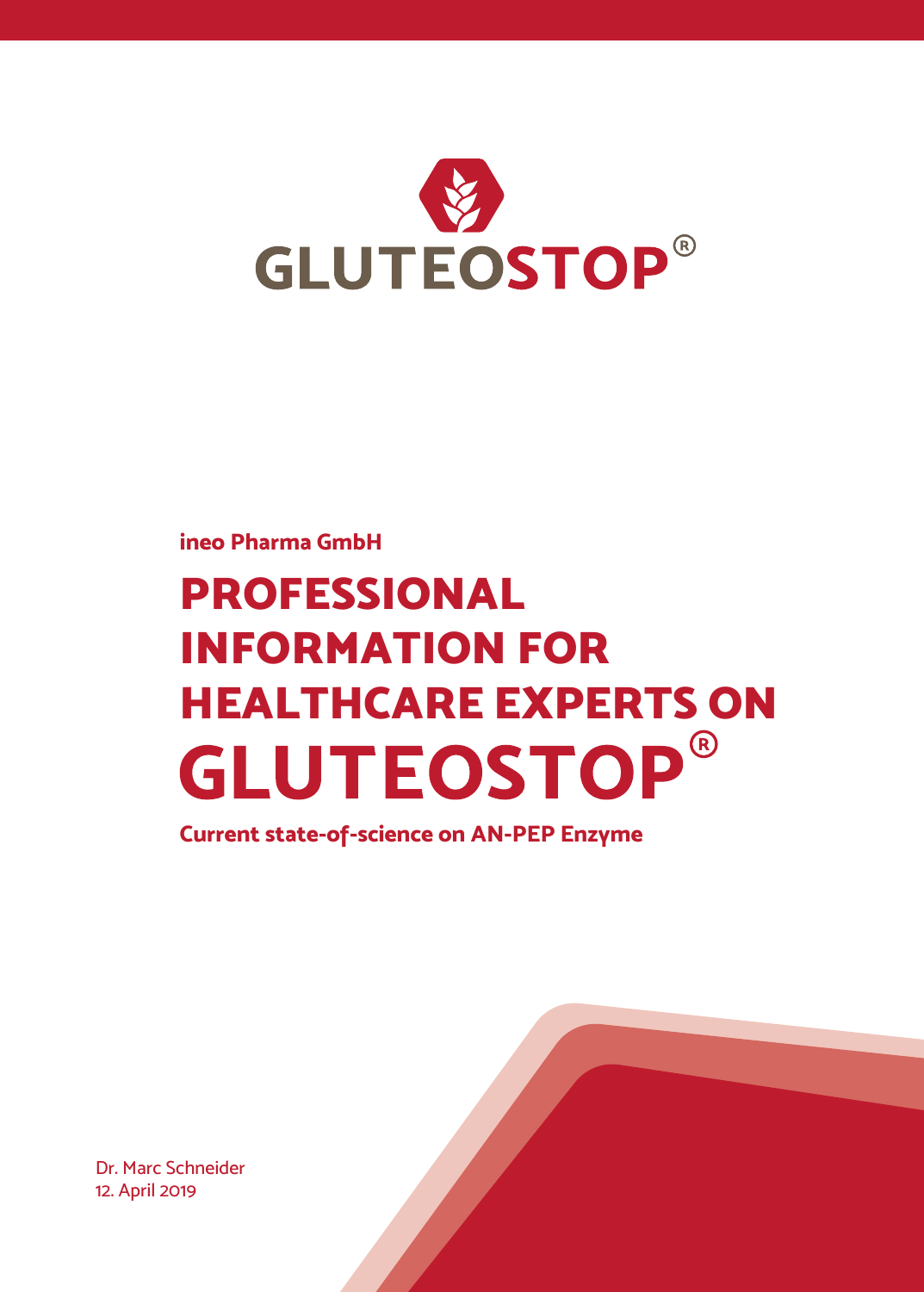



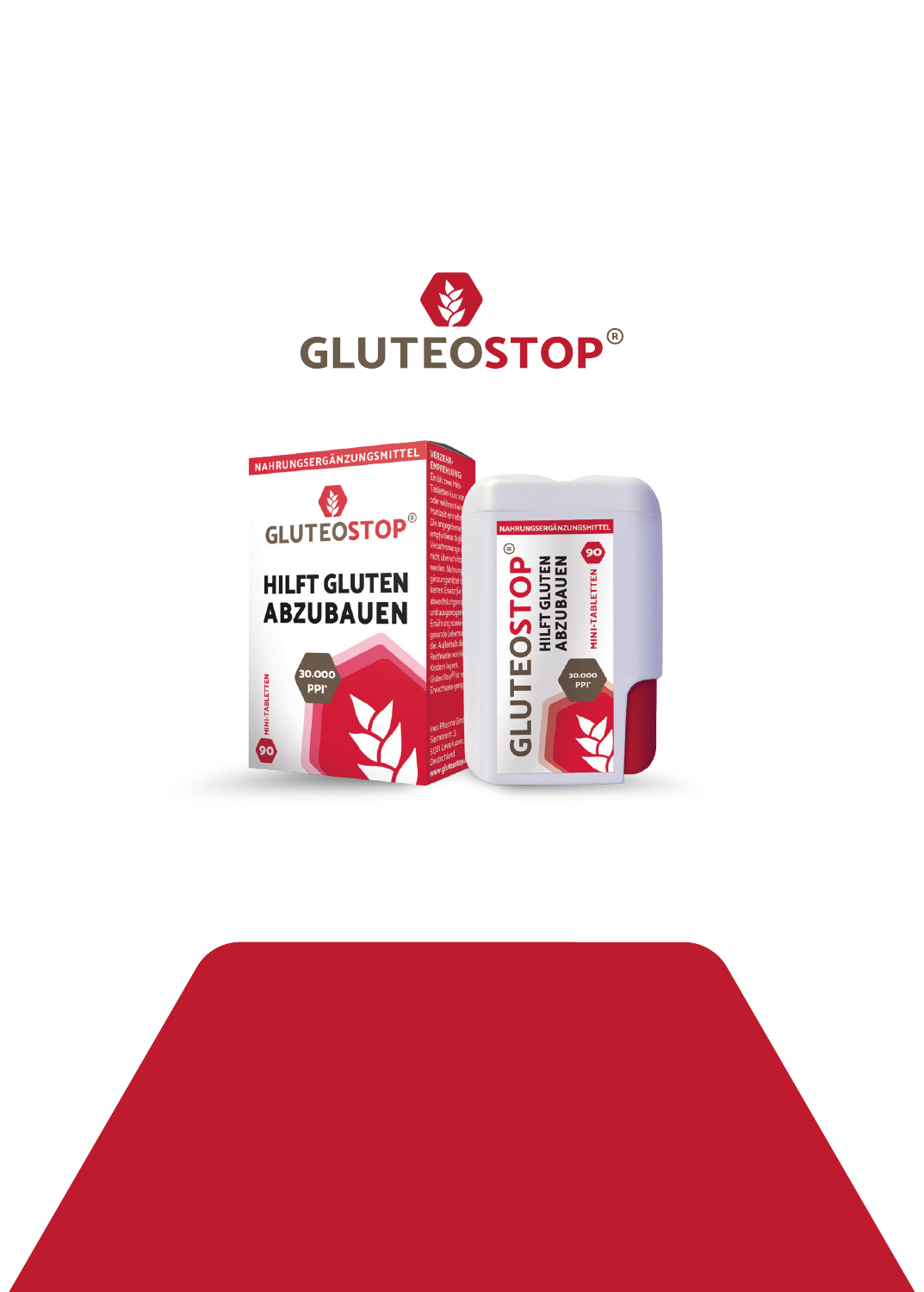

### **TABLE OF CONTENT**

| ASPERGILLUS NIGER PROLYL ENDOPEPTIDASE (AN-PEP)                         |  |
|-------------------------------------------------------------------------|--|
| Aspergillus niger prolyl endopeptidase (AN-PEP) breaks down gluten      |  |
| AN-PEP cleaves gluten specifically after the amino acid proline         |  |
|                                                                         |  |
| The AN-PEP enzyme prevents stimulation of T-cells by gluten-peptides 11 |  |
|                                                                         |  |

#### **OTHER ENZYMES THAT ARE BELIEVED TO DEGRADE**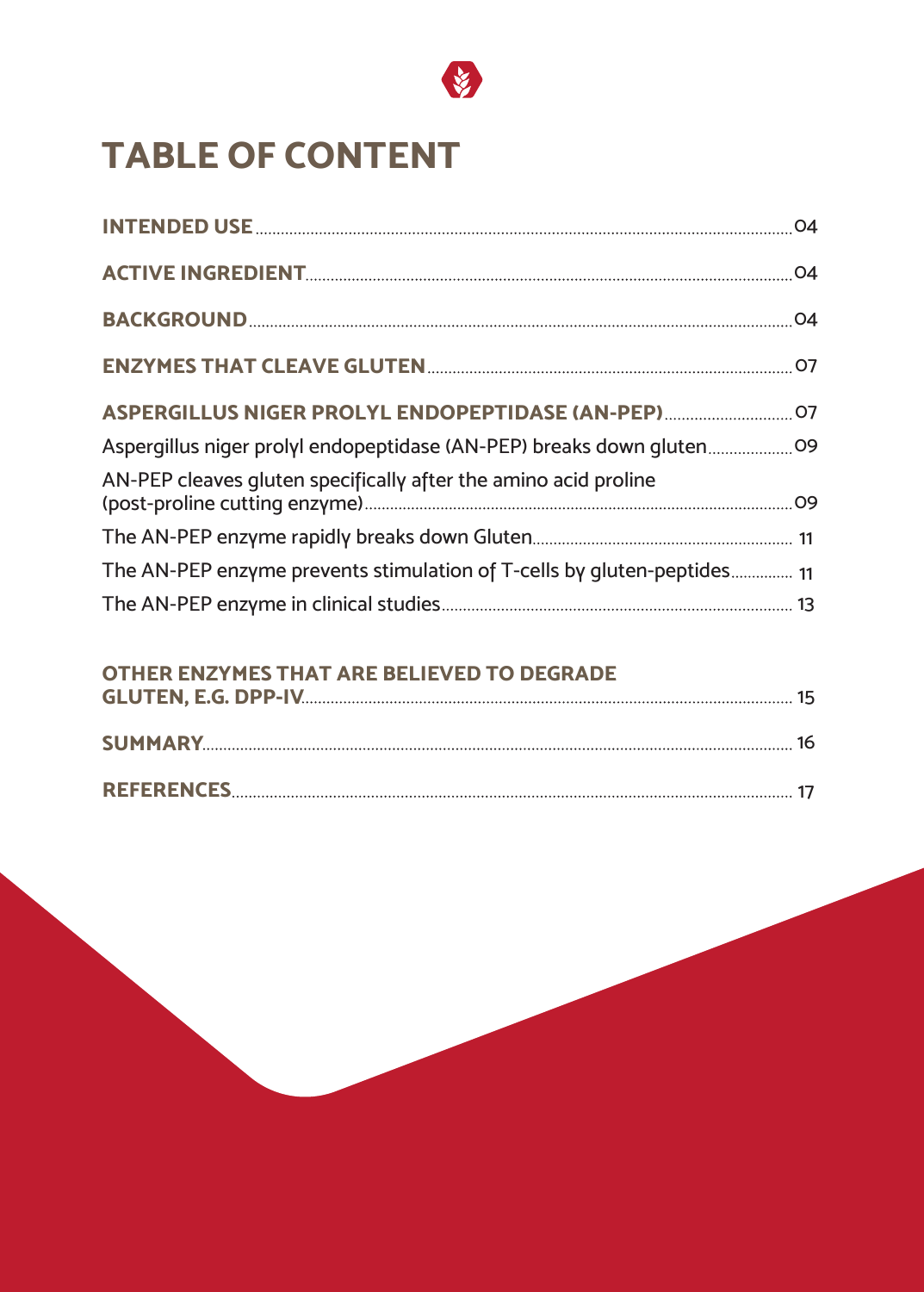

#### **INTENDED USE**

GluteoStop<sup>®</sup> is a dietary supplement and is exclusively intended to support the break down of residual gluten remaining in a gluten-free diet. GluteoStop® is not intended to replace a gluten-free diet nor to prevent or treat celiac disease, wheat allergy or gluten hypersensitivity.

GluteoStop® contains a specific enzyme, prolyl oligopeptidase (AN-PEP), which cleaves the chain of amino acids (peptides) that forms gluten. Thereby, gluten can be degraded. Therefore, GluteoStop® is an ideal aid for people, who live on a gluten-free diet and want to avoid trouble caused by traces of gluten or hidden gluten in their food product. Several studies have shown that even with a supposedly gluten-free diet the accidental consumption of gluten can be as high as 150 to 400 mg per day.

#### **ACTIVE INGREDIENT**

The active ingredient in GluteoStop® is a natural enzyme, the so-called Aspergillus niger prolyl endopeptidase (AN-PEP). It is an enzyme that breaks down polypeptides by cleaving the peptide-chains specifically on the amino acid proline. This specific enzyme has been developed in a way that it shows its optimal performance under acidic conditions as present in the human stomach.

#### **BACKGROUND**

Gluten is a naturally occurring protein that is found in wholesome food, especially in those made from wheat, barley or rye. This type of food is the alimentary basis for a majority of people. Other products, like, for example, those based on oat, can contain small amounts of gluten if they are contaminated during the manufacturing process via cross-contamination.<sup>1</sup> But there are many more possible sources of gluten as shown in Table 1.

Gluten from wheat is a mixture of proteins. It consists approximately half-andhalf of "gliadins" (prolamin fraction) and "glutenins" (glutelin fraction).<sup>2</sup> Both the gliadins and the glutenins are composed of several sub-types  $(α, β, γ, Ω-$ gliadins and "low molecular weight"/"high molecular weight"- glutenins, respectively). Unfortunately, the digestive enzymes in the human gastrointestinal system are fairly ineffective, even in healthy persons, when digesting gluten proteins because of the unusual high content of the amino acid proline.<sup>2-4</sup> Many consumers avoid wheat and gluten due to the broad spectrum of health problems, including wheat allergy, intolerance of gluten like Coeliac Disease (CD) or Non Celiac Gluten Sensitivity (NCGS).<sup>5</sup>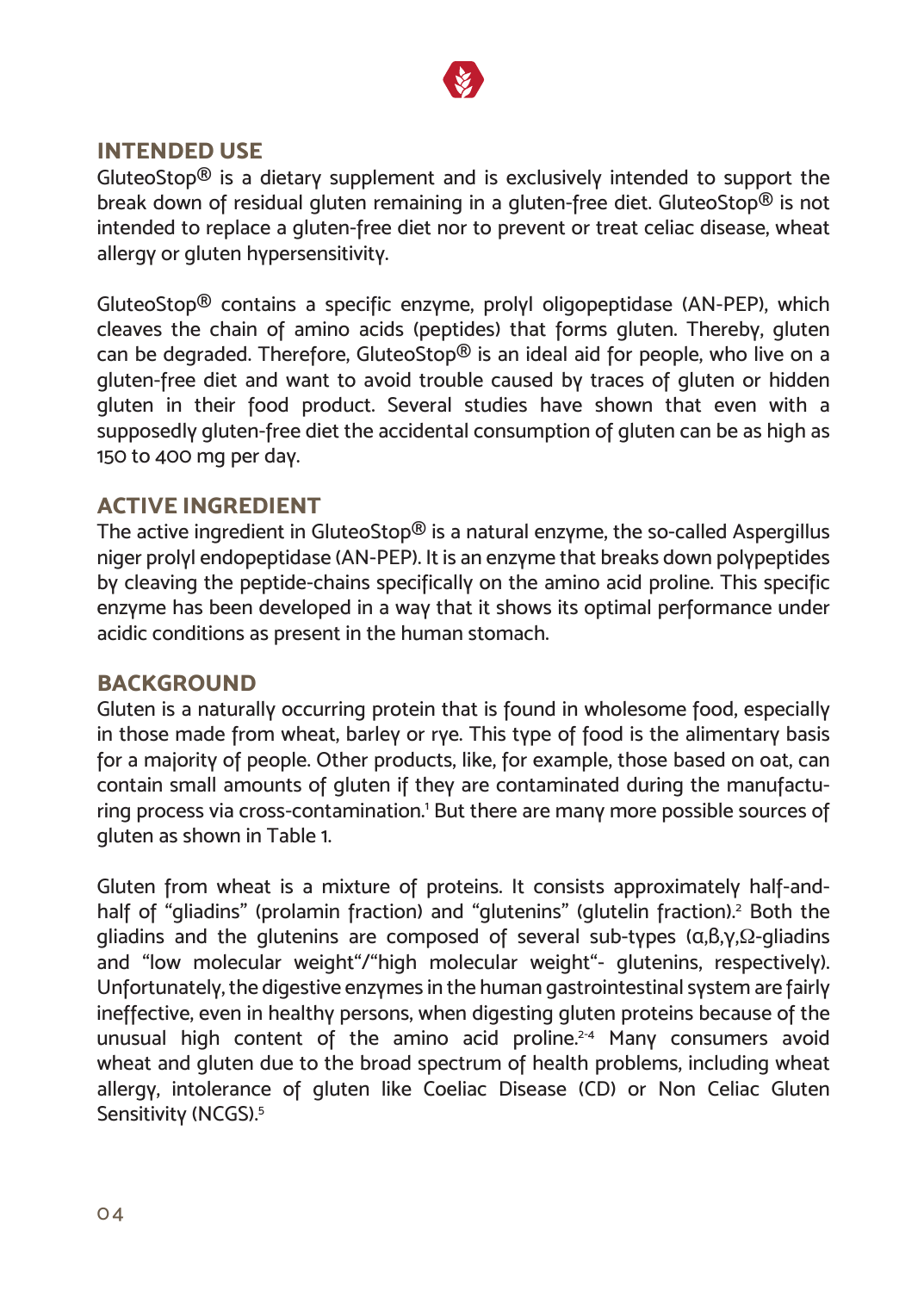

**TABLE 1:** Sources for gluten are ubiquitous (adapted from the homepage of the German Celiac Disease Foundation)<sup>18</sup>

| <b>SOURCES OF</b><br><b>GLUTEN</b>                                                                                                                                                                                                                                                                                                                                                                                                                                                         | <b>COMMON FOODS</b><br><b>THAT CONTAIN</b><br><b>GLUTEN</b>                                                                                                                                                                                                                                                                                                                                          | <b>FOODS THAT MAY</b><br><b>CONTAIN GLUTEN</b>                                                                                                                                                                                                                                                                                                                                                                                                                                                                                                                      | <b>OTHER ITEMS THAT</b><br><b>MAY CONTAIN</b><br><b>GLUTEN</b>                                                                                                                                                                                                                                                                          |
|--------------------------------------------------------------------------------------------------------------------------------------------------------------------------------------------------------------------------------------------------------------------------------------------------------------------------------------------------------------------------------------------------------------------------------------------------------------------------------------------|------------------------------------------------------------------------------------------------------------------------------------------------------------------------------------------------------------------------------------------------------------------------------------------------------------------------------------------------------------------------------------------------------|---------------------------------------------------------------------------------------------------------------------------------------------------------------------------------------------------------------------------------------------------------------------------------------------------------------------------------------------------------------------------------------------------------------------------------------------------------------------------------------------------------------------------------------------------------------------|-----------------------------------------------------------------------------------------------------------------------------------------------------------------------------------------------------------------------------------------------------------------------------------------------------------------------------------------|
| ● Wheat as well<br>as derivatives<br>of wheat<br>-wheat berries<br>- Durum<br>- Emmer<br>- Semolina<br>- Spelt<br>- Farina<br>- Farro<br>- Graham<br>- Khorasan wheat<br>- Einkorn wheat<br>Sago of barley<br>and wheat<br>• Dumplings and<br>wheat noodles<br>● Taboilé (from<br>bulgur or couscous)<br>● Kritharaki (greek<br>rice noodles from<br>whwat)<br>● Panko (Japanese<br>breadcrumbs)<br>• Wheat starch<br>$\bullet$ Rye<br><b>Barley</b><br>● Triticale (wheat/<br>rye hybrid) | <b>•</b> Pastas<br>• Noodles<br>● Breads and Pastries<br>Crackers<br>● Baked Goods<br>● Cereal and granola<br>● Breakfast food<br>● Panncakes<br>● Breading and<br><b>Coating Mixes</b><br>● Croutons<br>Sauces and gravies<br>-many use flours<br>as thickeners<br>-soy sauce<br>-cream sauces made<br>with a roux<br>• Flour tortillas<br>• Malt in various<br>forms<br>● Beer<br>● Brewer's yeast | ● Cornflakes, polenta,<br>couscous<br>● French fries<br>(treated)<br>● Potato products<br>(puree, croquettes,<br>gnocchi, Klossteig,<br>ravioli, dumplings<br>rösti)<br>● Potato chips<br>(seasoned)<br>● Energy bar /<br>muesli bar<br><b>•</b> Processed<br>meat dishes<br>● Sweets, candy bars<br>and mints<br>● Finished soups with<br>flour as thickener<br>• Light products<br>· Multigrain tortilla<br>chips or tortillas<br>Salad dressings /<br>marinades<br>Starch or dextrin<br>● Meat substitutes<br>(seitan, vegetarian<br>burgers, etc.)<br>soy sauce | • Lipstick and other<br>cosmetics<br>• Lip gloss and<br>lip balm<br><b>•</b> Personal care<br>products<br>● Communion wafers<br>$\bullet$ Vitamin<br>supplements<br>• Dietary<br>supplements<br>● Medical Devices<br>• Drugs<br>● Over-the-counter<br>medications<br>● Art and craft<br>supplies<br>- Modeling clay<br>- Glue/adhesives |

Coeliac Disease (CD) is an autoimmune disorder that is triggered by an improper T-cell mediated immune response to consumed gluten, particularly to α-gliadins. 4,6 It can result in the malabsorption of essential nutrients and chronic inflammation of the small intestine mucosa on both a macroscopic and microscopic level. <sup>6,7</sup> Typical symptoms of CD are gastro-intestinal troubles, but extra-intestinal symptoms can be found also in many other organ systems. Atypical manifestations of CD can be of neurologic, psychiatric, musculoskeletal, dermatologic or hematologic nature and/ or influence the endocrine system (including effects on fertility).<sup>7,8</sup>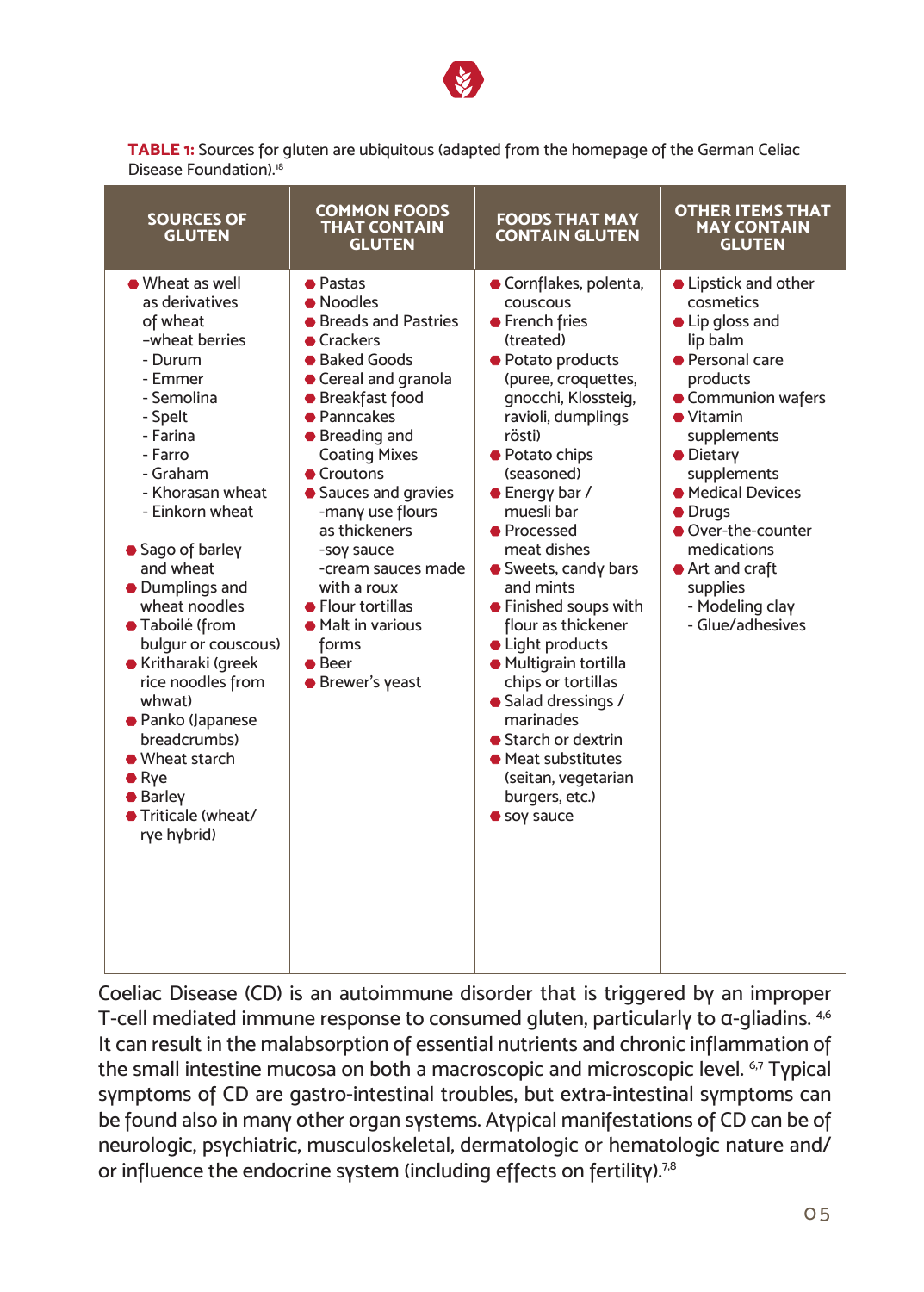

Epidemiologic data provide evidence that CD prevalence has been doubling about every 20 years, and its present value is about 1-2% of the general population. However, the majority of those with CD have not been diagnosed and consequently not medicated.9-11

The cornerstone in the treatment of coeliac disease is to avoid the intake of gluten with the food.<sup>12</sup> A systematic review of 38 studies concerning adult patients with coeliac disease showed, however, that the strict compliance of a gluten-free diet was only in the range between 42% and 91%.<sup>13</sup> Moreover, 50 % of the patients, who comply with a strict gluten-free diet, report that they feel no improvement of the symptoms.<sup>14</sup> Their disorder is diagnosed as the so-called "non-responsive coeliac disease" (NRCD). The most probable cause is an unnoticed unintentionally gluten exposition or gluten intake due to contamination that occurs despite the attempt to live with a gluten-free diet.<sup>15-17</sup>

Gluten can provoke symptoms even in the absence of coeliac disease. This disorder is known as non-coeliac-non-wheat-allergy gluten sensitivity (NCGS). The symptoms resemble those of coeliac disease, but with an increased occurrence of extra-intestinal symptoms like behavioral changes, pain of bones and joints, muscular cramps, leg numbness, loss of weight and permanent fatigue.<sup>5</sup>

It is difficult to determine the prevalence of non-coeliac-non-wheat-allergy gluten sensitivity (NCGS) because its existence has been described in the medical literature only recently.<sup>5</sup> Initially, the prevalence was assumed to be as low as 0.55 %.<sup>19,20</sup> But population-based studies have shown that the prevalence of irritable bowel syndrome (IBS) in Northern Europe is 16 to 25 %, with coincident NCGS estimated to be 28 %.<sup>21</sup> Most likely, the actual prevalence of gluten sensitivity is much higher. Particularly for people with a non-coeliac-non-wheat-allergy gluten sensitivity (NCGS) it will be troublesome to accomplish a strictly gluten-free diet.

To comply with a strict gluten-free diet is a challenge for people of all age, but especially for teenagers and students.<sup>7,22</sup> The avoidance of gluten is difficult because of the abundance of gluten in basic staple like grain products, bread and other bakery products. Individuals, who try to avoid wheat and gluten, will often unintentionally consume gluten by eating products that contain hidden sources of gluten like e.g. soups thickened with wheat flower.<sup>40</sup>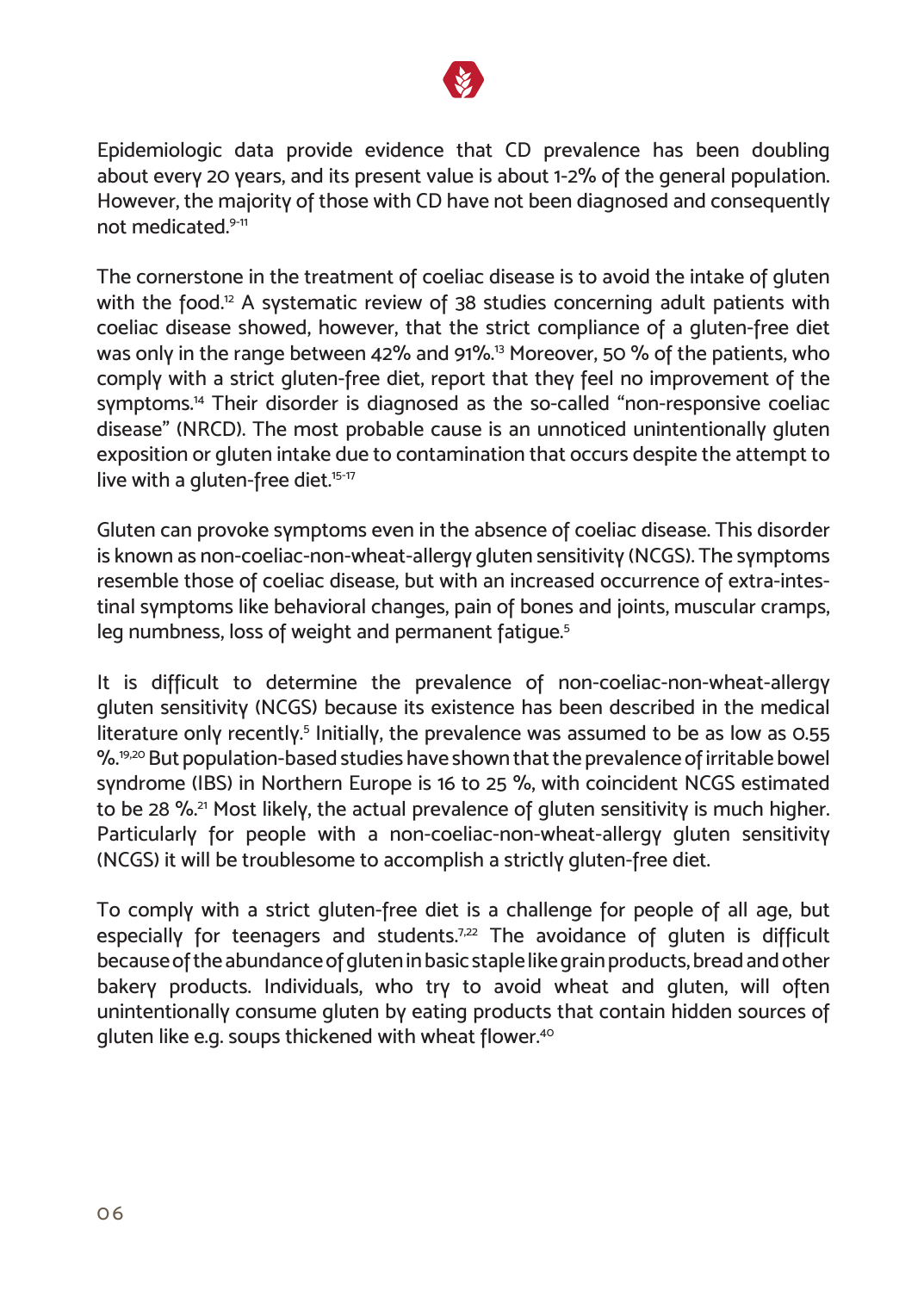

#### **ENZYMES THAT CLEAVE GLUTEN**

The oral ingestion of specific proteolytic enzymes is suggested since many years as a promising strategy or adjuvant therapy, resp., for individuals who want to avoid the accidental intake of gluten from food in conjunction with a gluten-free diet.<sup>23,24</sup> In December 2006, the publication describing the Aspergillus niger-derived prolyl endoprotease (AN-PEP) from Stepniak D. et al<sup>26</sup> was distinguished as "Research Highlight" in the renowned international journal of science the "Nature Reviews".<sup>24</sup> The Aspergillus niger prolyl endopeptidase (AN-PEP) has been investigated in numerous in vitro and clinical studies.

#### **ASPERGILLUS NIGER PROLYL ENDOPEPTIDASE (AN-PEP)**

Aspergillus niger prolyl endopeptidase or Aspergillus niger prolyl endoprotease, resp., (AN-PEP) is a unique enzyme that is capable of breaking down gluten in smaller units. This enzyme is a naturally occurring enzyme and can be produced by fermentation with the help of Aspergillus niger, a microorganism that is widely used in bio-technology. Many well-known compounds, like citric acid, or numerous enzymes used in food technology are produced in biotechnological fermentation processes. The enzyme AN-PEP is a so-called endopeptidase that means it cleaves peptide bonds over the whole length of the peptide chain whenever a certain amino acid is present. In contrast, an exopeptidase splits the bond only if it is close to one end of the chain (N-terminus or C-terminus).<sup>25</sup> The enzyme AN-PEP works specifically for the amino acid proline, which occurs disproportionately often in gluten. Many of the enzymes present in the human intestinal tract, like pepsin, trypsin or chymotrypsin, are also endopeptidases, but cannot digesting gluten properly. Aspergillus niger prolyl endopeptidase has been assessed in vitro, as well as in several in vivo studies.

#### **ASPERGILLUS NIGER PROLYL ENDOPEPTIDASE (AN-PEP) WITH-STANDS THE ACIDIC CONDITIONS IN THE STOMACH AND REMAINS ACTIVE IN THE GASTROINTESTINAL TRACT**

Enzymes that are supposed to digest proteins in the human gastrointestinal tract must be stable under the highly acidic condition present in the stomach. Therefore, the activity of AN-PEP was measured in an in vitro experiment over a wide range of pH values with the result that the Aspergillus niger prolyl endopeptidase works optimally at pH 4-5, remains stable at pH 2 and is completely resistant to digestion with pepsin.(Figure 1).<sup>26</sup>

According to published data the acidity of the chyme in the stomach is changed within 30 min from originally  $pH = 5$  to  $pH = 3.5$ , followed by a further decrease to pH = 2 measured about 60 min after intake of the meal. Assessment of gastric emptying showed that 45 min after intake nearly 90 % of the solid food still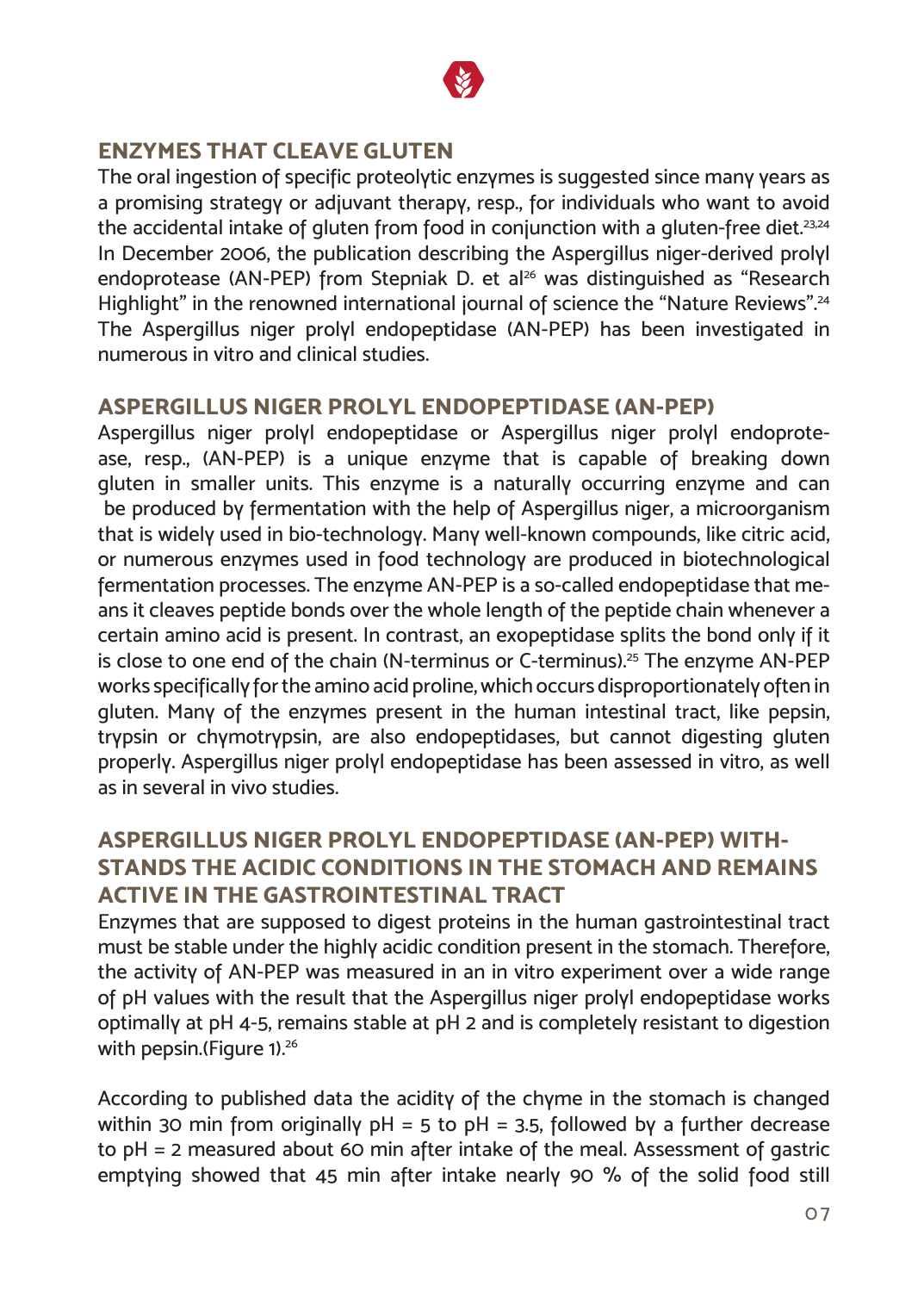

exist in the stomach. Beyond the stomach, the pH of the chyme slowly rises and reaches about pH = 5 in the distal part of the duodenum, that is about 50 cm past the pylorus. Therefore, the optimization of the enzyme activity of AN-PEP to pH = 4.5 agrees best upon the physiological processes in the human digestive system.

**FIGURE 1:** The enzyme AN-PEP shows a high activity over a broad pH range with a maximum around pH = 4.5. Data adopted from Stepniak et al.<sup>26</sup>



Oral administered enzymes must not only tolerate the low pH-values in the stomach but also withstand other naturally occurring enzymes (endoproteases) in the gastro-intestinal tract. To show its stability, the AN-PEP enzyme was incubated with pepsin at pH = 2 and after certain incubation time its enzyme activity was measured. It was found that the enzyme activity stayed unaltered high for an incubation period of up to 60 min (Figure 2).<sup>26</sup>

**FIGURE 2:** Resistance to low pH and pepsin digestion. The activity of AN-PEP is hardly reduced in strongly acidic environment (pH = 2) and the presence of pepsin. At each time point, the enzyme reaction of pepsin was stopped with pepstatin, and the activity of AN-PEP enzyme was measured at its pH-optimum. (NT = enzyme activity of AN-PEP at pH = 2 without pepsin). Data adopted from Stepniak et al<sup>26</sup>

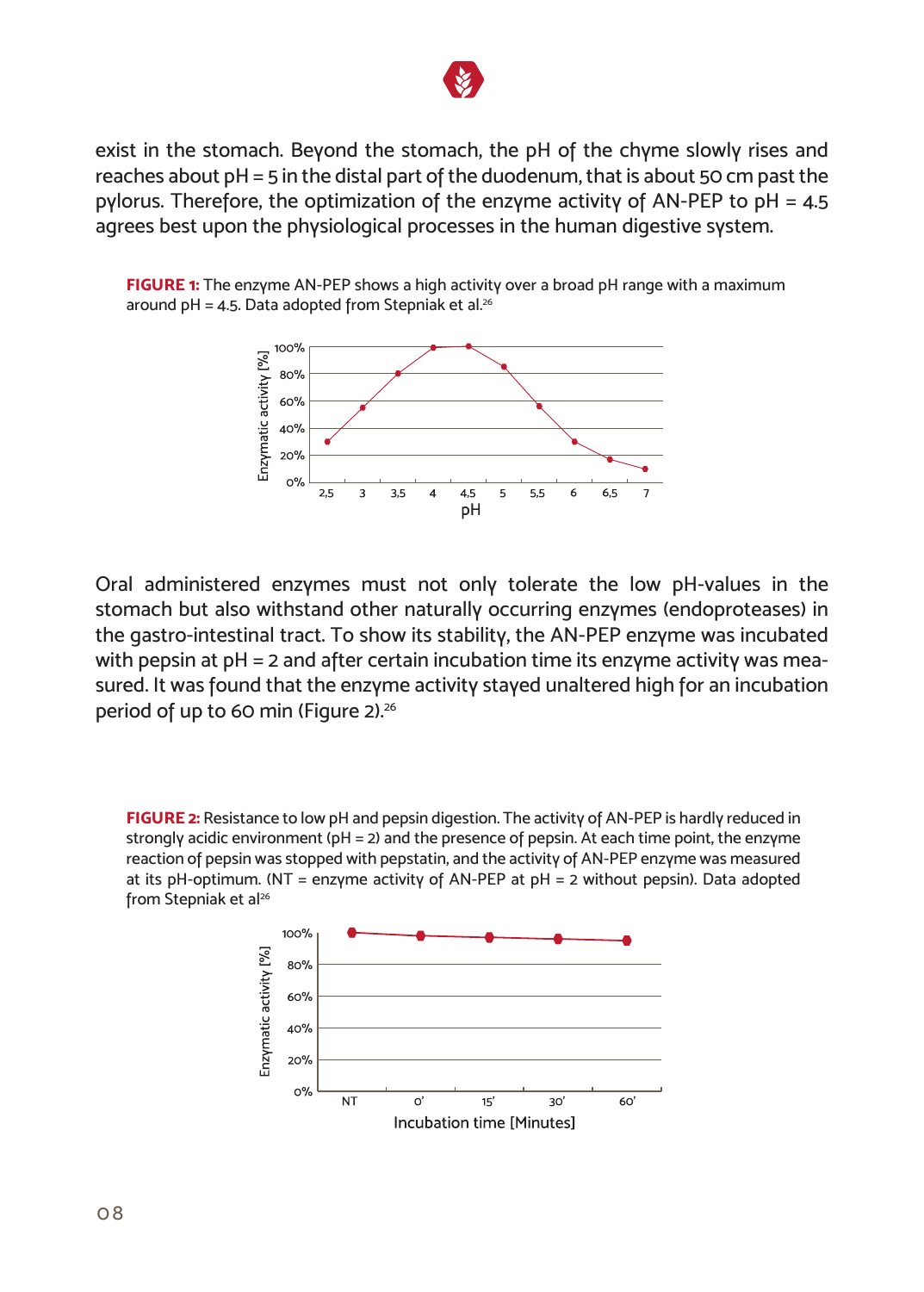

#### **ASPERGILLUS NIGER PROLYL ENDOPEPTIDASE (AN-PEP) BREAKS DOWN GLUTEN**

The results of in vitro experiments demonstrate that AN-PEP enzymes, which is the active ingredient in GluteoStop®, is highly efficient in degradation of both gliadin and glutenin molecules and that the AN-PEP treatment led to complete degradation of the T cell epitopes in almost all cases. In one test, 5 mg AN-PEP enzyme pro 1 g of gluten were incubated for 2 hours and then the mixture was analyzed by HPLC-MS. Mass spectrometric analysis of the digested gluten fractions revealed that AN-PEP treatment generated a large number of peptides; out of 152 identified peptides, 128 had a molecular mass 1 kDa. The amino acid sequences of 53 of these peptides were determined, showing that none of these contained the nine-amino acid core of the known T cell stimulatory gluten peptides.<sup>26</sup>

#### **AN-PEP CLEAVES GLUTEN SPECIFICALLY AFTER THE AMINO ACID PROLINE (POST-PROLINE CUTTING ENZYME)**

In order to prevent a stimulation of T-cells it is necessary that the used peptidase degrades in particular those gluten epitopes (fragments) that are known to trigger the T-cell mediated immune response. In vitro experiments showed that the enzyme AN-PEP used in GluteoStop® has degraded every tested epitope that is capable of stimulating T-cells. The test included as well the immunogenic alphagliadin-peptides AA31-49 (glia31-49), which are considered as toxic epitopes for patients with CD.27-29

In another study, 13 different gluten peptides, which were known to trigger a T-cell mediated immune response, were investigated. The results of mass spectrometry confirmed that the AN-PEP enzyme degrades each of the 13 peptides and that that AN-PEP cleaved the peptides specifically after the amino acid proline (Table 2).<sup>26</sup>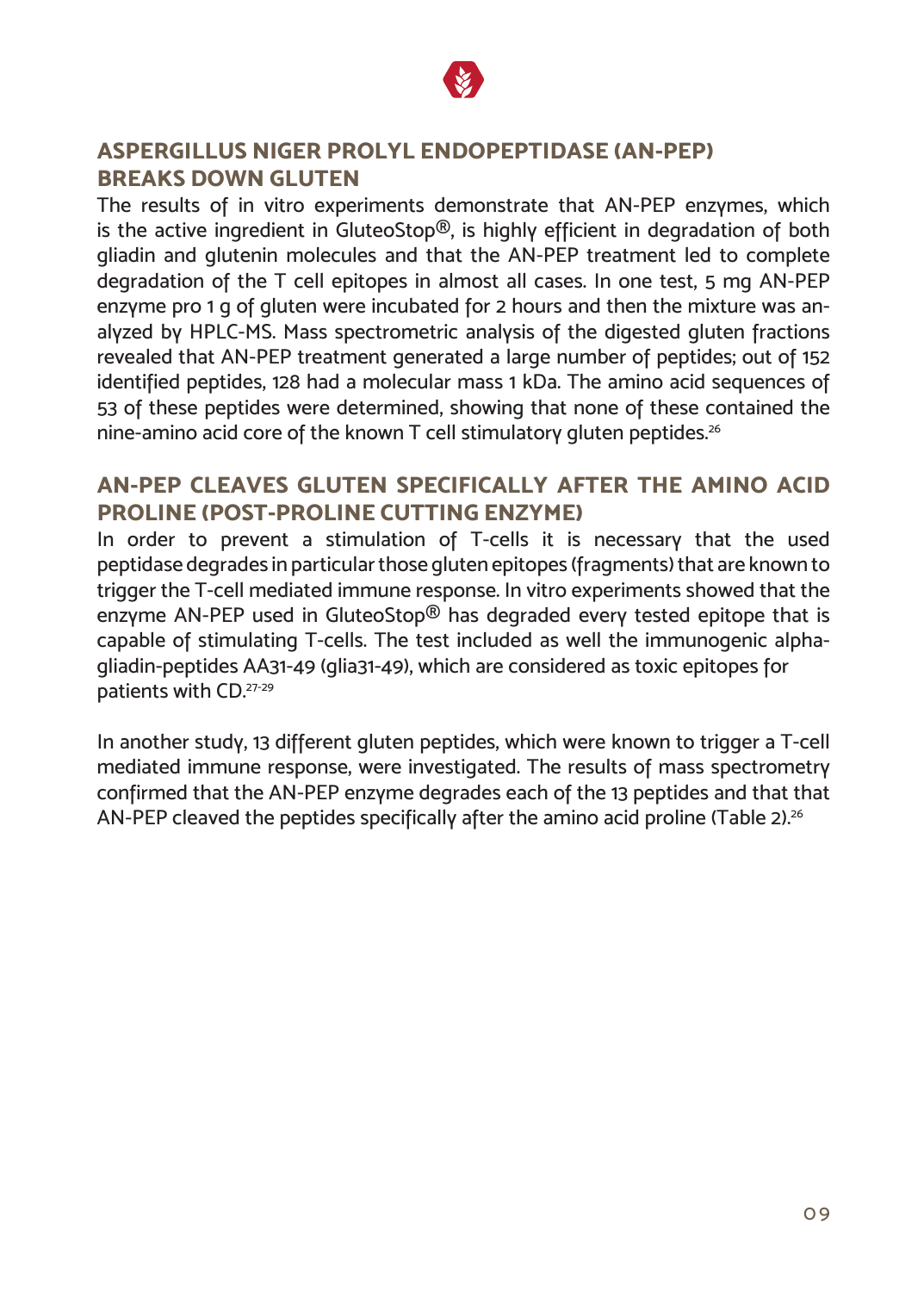

**TABLE 2:** Gluten peptides were incubated with the Aspergillus niger prolyl endoprotease (AN-PEP) and the digestion products were identified by MALDI-TOF-mass spectrometry. Minimal T cell stimulatory sequences are given in bold. Arrows (↔) indicate cleavage sites. (‡) Less efficiently cleaved peptide bonds. (Adapted from Stepniak et al.<sup>26</sup>)

| <b>GLUTEN</b><br><b>EPITOP</b> | <b>MAJOR CLEAVAGE SITES</b>                                                                                                                                              |
|--------------------------------|--------------------------------------------------------------------------------------------------------------------------------------------------------------------------|
| Glia 31-43                     | LGQQQP⇔FPPQQP⇔YP⇔QPQPF                                                                                                                                                   |
| Glia-q2                        | <b>PODPQLPOYPQPOIPY</b>                                                                                                                                                  |
| $G$ lia- $\alpha$ 9            | <b>QLQPOFPOQPQLPOY</b>                                                                                                                                                   |
| $G$ lia- $q2$                  | P <b>FRP<del>O</del>QQP<del>O</del>YP‡Q</b> PQPQ                                                                                                                         |
| $G$ lia- $Y$ 1                 | QPQQ <b>P⇔QQSFP⇔QQQ</b> RP⇔F                                                                                                                                             |
| $G$ lia- $\gamma$ 2            | $0.0$ P $\leftrightarrow$ P Q Q P $\leftrightarrow$ Q Q P F P $\odot$                                                                                                    |
| $G$ lia- $\gamma$ 30           | VQGQGIIQPOQQPAQL                                                                                                                                                         |
| Glt-17                         | $Q$ $Q$ $P$ $P$ $\leftrightarrow$ $F$ $S$ $Q$ $Q$ $Q$ $Q$ $Q$ $P$ $\leftrightarrow$ $L$ $P$ $Q$                                                                          |
| Glt-156                        | QQPP <del>o</del> FSQQQQSP#FSQ                                                                                                                                           |
| $Glu-5$                        | $QQUSO$ P $\leftrightarrow$ Q $U$ P $\leftrightarrow$ Q $QQ$ <b>Q</b> $U$ <b>P<math>\leftrightarrow</math>Q<math>Q</math></b> $Q$ <b>P<math>Q</math><math>Q</math> F</b> |
| $Glu-21$                       | QPQP↔FP↔Q <b>QSEQSQQP↔FQPQ</b> PF                                                                                                                                        |
| DQ8-Glt                        | QQGYYPOTSPOQQS                                                                                                                                                           |
| DQ8-Glia                       | <b>SGQGSFQP+SQQN</b>                                                                                                                                                     |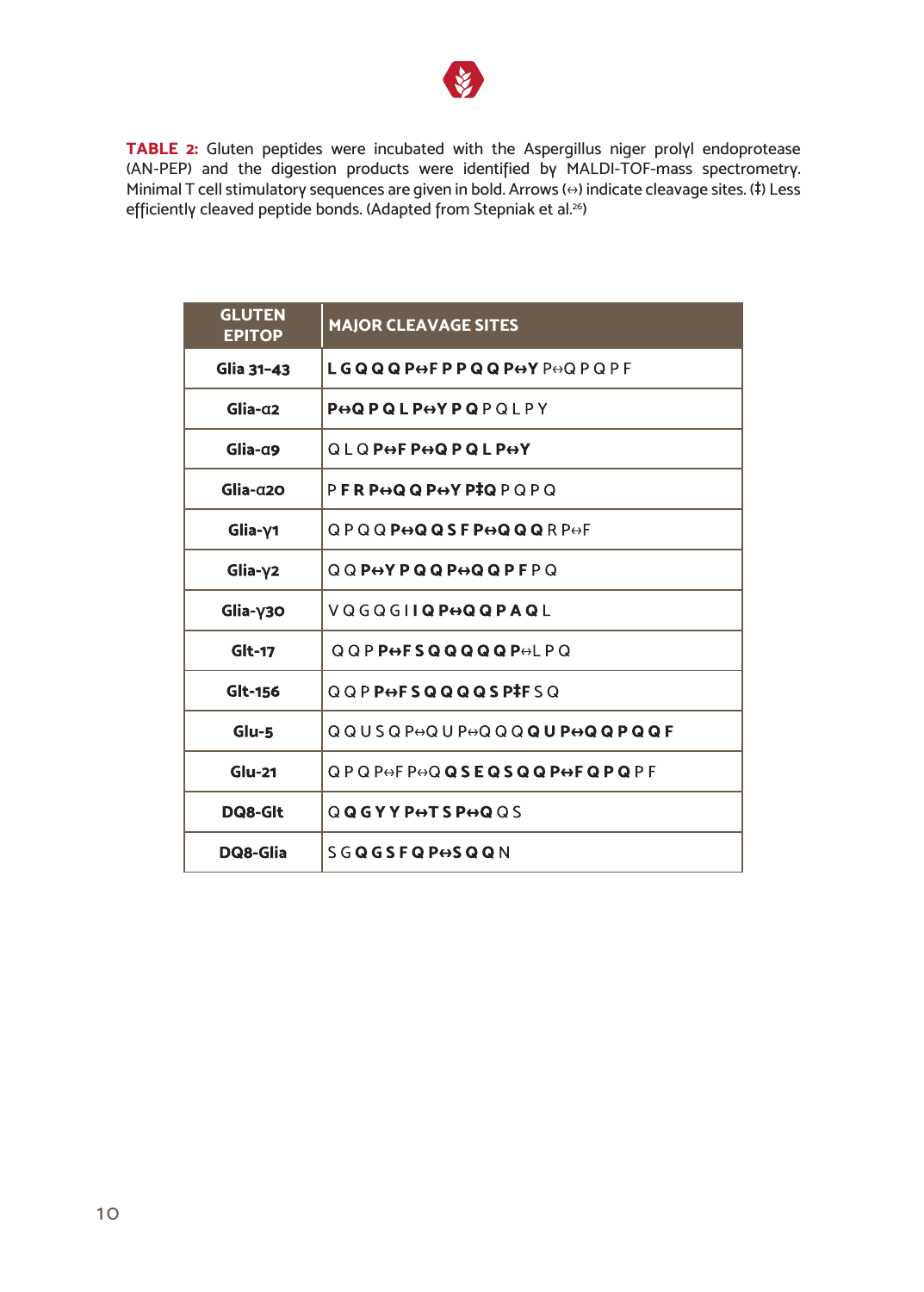

#### **THE AN-PEP ENZYME RAPIDLY BREAKS DOWN GLUTEN**

The ideal case is that gluten is cleaved efficiently already in the stomach so that gluten peptides cannot trigger the T-cell mediated immune responses in the small intestine. In vitro investigations have shown that the AN-PEP enzyme can break down gluten peptides within a very short period of time.

To measure the rate and efficiency of the enzyme's activity, the AN-PEP enzyme was incubated at  $pH = 4.5$  with four different gluten peptides with high and low molecular weight, resp.: gliadin (Glia-α-9), gliadin (Glia-γ-1), LMW-glutenin (Glt-156) und HMW-glutenin (Glt). Then, the enzyme reaction was stopped at time points 0, 5, 10, 30, 60 and 120 min after start and the concentration of the remaining intact, undegraded peptides were measured via Q-TOF-mass spectrometry. The Half-Life of the reactions determined from the corresponding plots (concentration versus reaction time) ranges between 2.4 and 6.2 min. (Table  $3$ ).<sup>26</sup> This implies that the degradation of the selected gluten peptides by the AN-PEP enzyme is in average by a factor of 60 faster than with a comparable prolyl oligopeptidase derived from Flavobacterium meningosepticum (FM-POP).<sup>26</sup>

**TABLE 3:** At pH = 4.5 AN-PEP degrades fast Gluten-peptides with high and low molecular weight, resp. (adapted from Stepniak et al.<sup>26</sup>).

| <b>Gluten Peptides</b>                | Half-Life [minutes] |
|---------------------------------------|---------------------|
| $\alpha$ -Gliadin (Glia- $\alpha$ -9) | 3.87                |
| y-Gliadin (Glia-y-1)                  | 2.36                |
| LMW-Glutenin (Glt-156)                | 5.80                |
| <b>HMW-Glutenin</b>                   | 6.19                |

In another study, degradation of gliadin peptides by AN-PEP under acidic conditions could be visualized by Western blotting within 30 minutes. The equivalent of 33,000 PPI (Protease Picomol International) AN-PEP per gram of gluten was sufficient. The results obtained in this study demonstrated that the addition of a carbonated drink increases the efficiency of gluten degradation by AN-PEP suggests that any dietary component that reduces chyme pH could improve AN-PEP activity and, thus, reduce gluten detoxification time.<sup>30</sup>

#### **THE AN-PEP ENZYME PREVENTS STIMULATION OF T-CELLS BY GLUTEN-PEPTIDES**

Part of the pathophysiology of gluten-induced autoimmune diseases involves the stimulation of T cells by gluten peptides. In vitro studies have shown that AN-PEP enzyme can prevent this stimulation: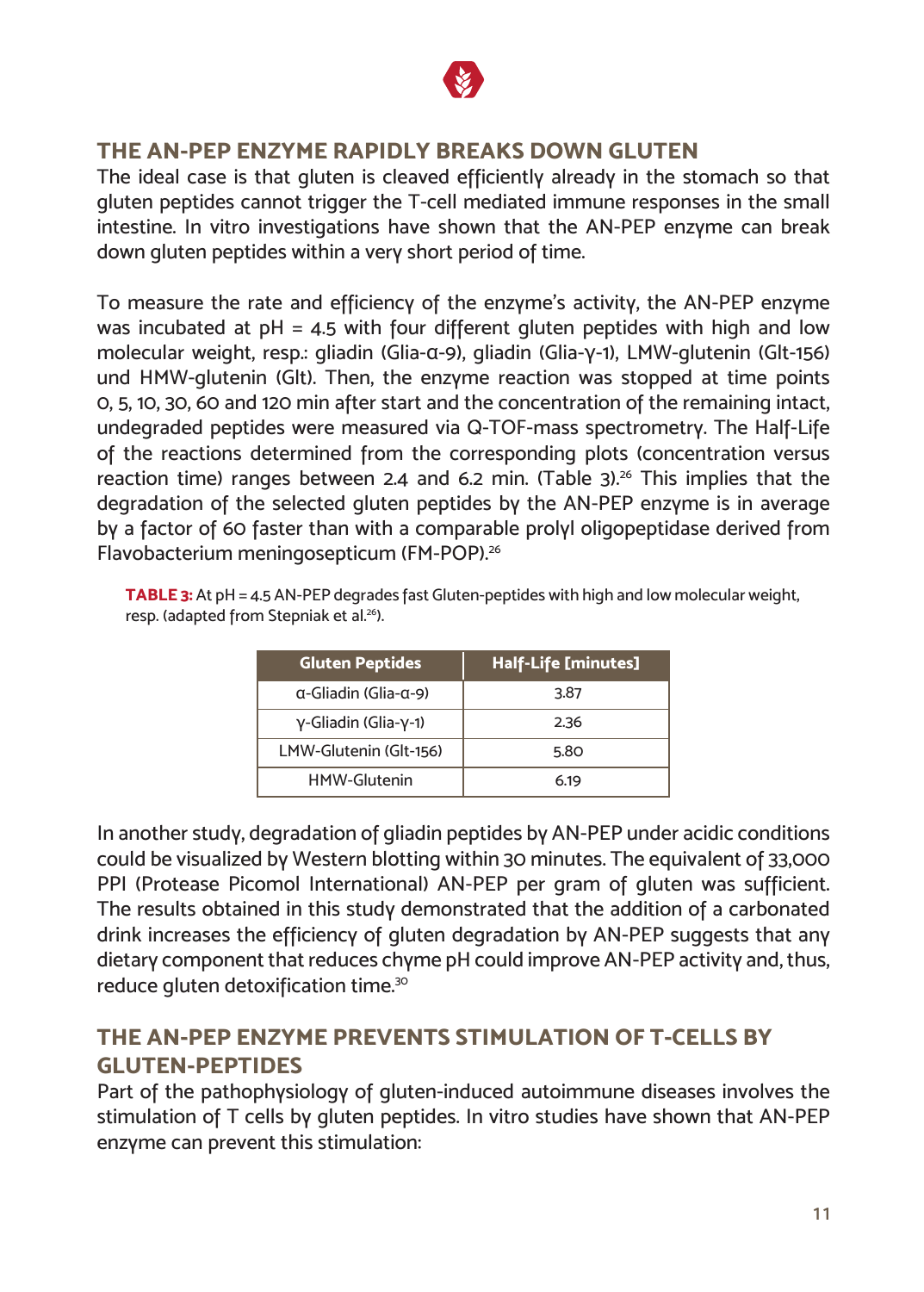

Stepniak et al.<sup>26</sup> incubated the AN-PEP enzyme with gluten and the digestive enzymes pepsin or trypsin. After 5, 10, 15, 30, 60, and 120 minutes, as well as on the next day, the enzyme reaction was stopped and the degradation of gluten epitopes (fragments) that stimulate T-cells was measured by competitive ELISA technique. To this end, antibodies were chosen that act specifically on four different gluten epitopes (α-gliadin, γ-gliadin, and glutenin with high and low molecular weight). These epitopes are known to trigger T-cell mediated immune responses. In accordance with expectation the AN-PEP enzyme very efficiently cleaves gliadin epitopes, whereas glutenins show a higher resistance towards proteolysis and are therefore degraded much slower. Already after 30 minutes two gluten epitopes, α-gliadin, γ-gliadin, were below detection limit. Although glutenins are degraded slower after 120 minutes all of the glutenins with low molecular weight were degraded and 90% of the glutenins with high molecular weight. In the sample that was incubated overnight none of the gluten epitopes could be detected.<sup>26</sup>

In an in vitro TIM Modell (TNO gastro-intestinal model), a multi-compartmental model, designed to realistically simulate conditions in the lumen of the gastrointestinal tract, the ability of AN-PEP enzyme to degrade T-cell stimulatory gluten epitopes was studied. Two experiments were performed. In the first experiment, a slice of white bread (70g bread with 5g gluten) was tested in the described TIM system with or without the co-administration of AN-PEP (200 mg enzyme pro g protein). For the second experiment, a standard fast food menu was chosen. Samples of the digested meals were taken from the stomach, duodenum, jejunum and ileum compartments at time zero (beginning of the experiment) and 15, 30, 45, 60, 120, 150, 180, and 240 minutes after the start of the experiment. In these samples the levels of immunogenic peptides from gliadins and glutenins (Glia-α-9, Glia-γ-1, glutenin with high (HMW glutenin) and low molecular weight (LMW glutenin) were assessed by monoclonal antibody-based competition assays, Western blot analysis and proliferation T-cell assays. Whereas in the control sample gluten epitopes could be detected even after 120 minutes by the highly specific ELISA technique, no gluten epitope could be detected after 90 minutes in the stomach compartment, if the enzyme AN-PEP was added. Likewise, none of the investigated gluten epitopes could be detected in the following compartments (duodenum, jejunum and ileum). These results prove that within this period of time, which the food usually needs to pass the stomach, the simultaneous intake of the enzyme AN-PEP results in a complete disappearance of T-cell stimulating peptides (gliadins and glutenins).<sup>31</sup>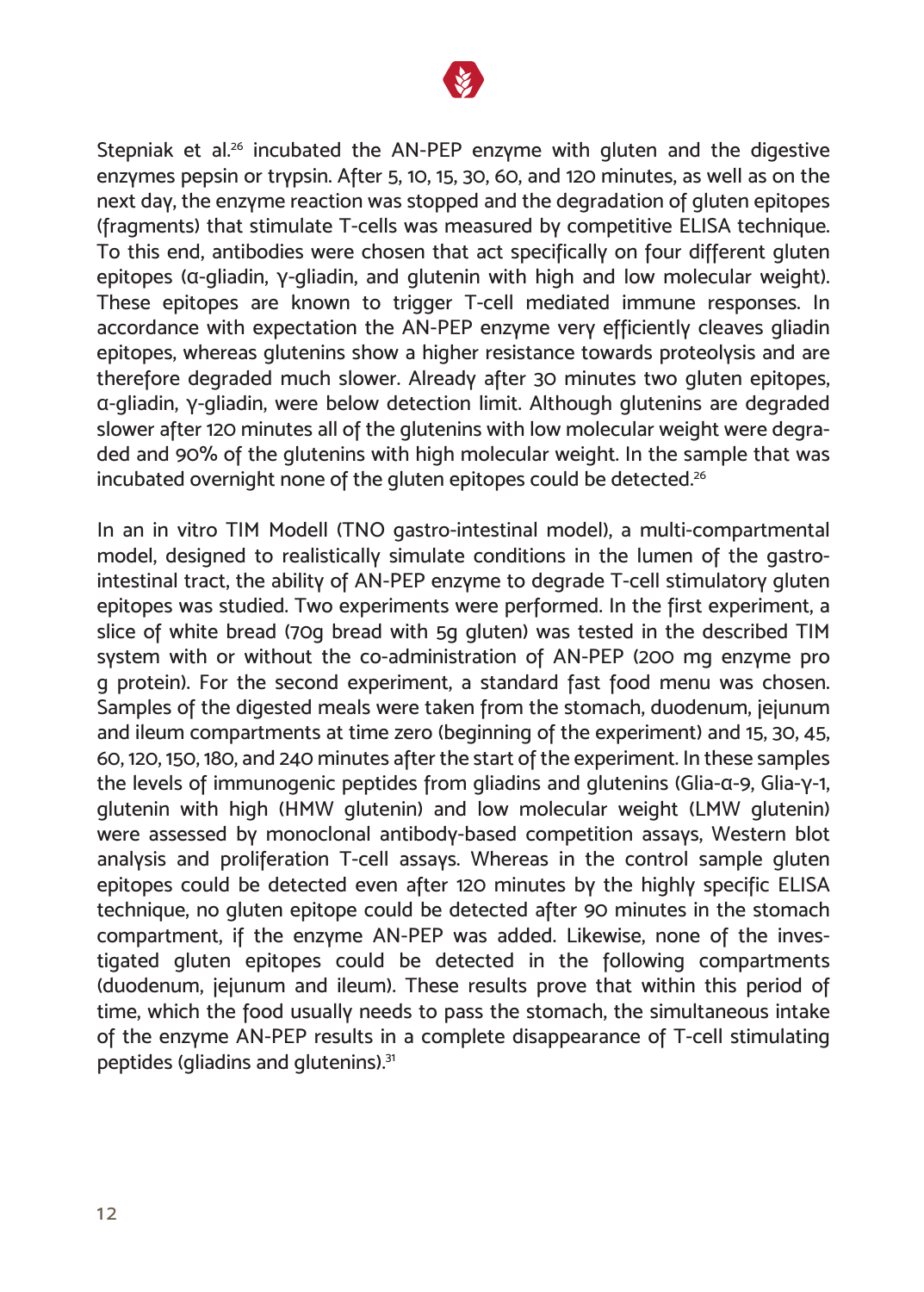

#### **THE AN-PEP ENZYME IN CLINICAL STUDIES**

The ability of the AN-PEP enzyme to degrade gluten was also investigated and verified in human clinical studies.

In a study by Salden et al.<sup>35</sup>, healthy subjects were given over 4 days of testing in a randomized, double-blind, placebo-controlled, cross-over study either a low calorie (143 kcal) or high calorie (405 kcal) gluten containing diet via a nasoduodenal catheter. The gluten content was 4 grams. After administration of a placebo or the AN-PEP enzyme (1.6 Mio PPI) gastric and duodenal content was sampled at baseline  $(t = 0 \text{ min})$ , and after start of meal infusion at  $t = 15$ , 30, 45, 60, 75, 90, 120, 150, 180, 210 and 240 min. The gastric and duodenal samples were used to calculate 240-min area under the curve (AUC0–240 min) of α-gliadin concentrations. The amount of α-gliadin epitope DQ2.5-glia-α3 was examined by ELISA (Gluten-Tec® ELISA). The results were in addition verified via western blotting (DQ2.5-glia-α1 Epitope). To assess the presence of AN-PEP enzyme (protein) in gastric and duodenal samples, the protein in the samples was separated on SDS-PAGE followed by Coomassie Blue staining.

The AN-PEP enzyme has significantly increased the degradation of gluten in the stomach. An increase of the caloric density extends the retention time of the food in the stomach from 1.5 h to 3 h. Because the AN-PEP enzyme degraded the gluten added to the low caloric meal already in the stomach no incremental effect was observed when the energy density of the meal was increased. Already after 60 minutes the total amount of gluten was degraded in the stomach below the limit of detection. In the group that received the meal with placebo gluten could be detected in the stomach still 3 hours after administering. Salden et al. could prove without doubt the ability of the AN-PEP enzyme to efficiently degrade gluten and identify the stomach as the primary site of action for gluten digestion.<sup>35</sup>

In another randomized, double-blind, placebo-controlled pilot study evaluating the safety and efficacy of AN-PEP enzyme in celiac disease, Tack et al. show that the intake of AN-PEP enzyme is safe and is well tolerated by the subjects. In trial phase 1, the participants received for 2 weeks every day bread (with 7g gluten) together with AN-PEP. In phase 2, the participants consumed every day bread (with 7g gluten) together with AN-PEP or placebo. No serious adverse events occurred during the trial and no patients withdrew during the trial. The mean score for the gastrointestinal subcategory of the celiac disease quality (CDQ) was relatively high throughout the study, indicating that AN-PEP was well tolerated and appeared to be safe in celiac patients. Because of the short period of gluten intake no significant histological changes could be observed. However, the primary endpoint was not met due to lack of clinical deterioration upon placebo, impeding an effect of AN-PEP.<sup>33</sup>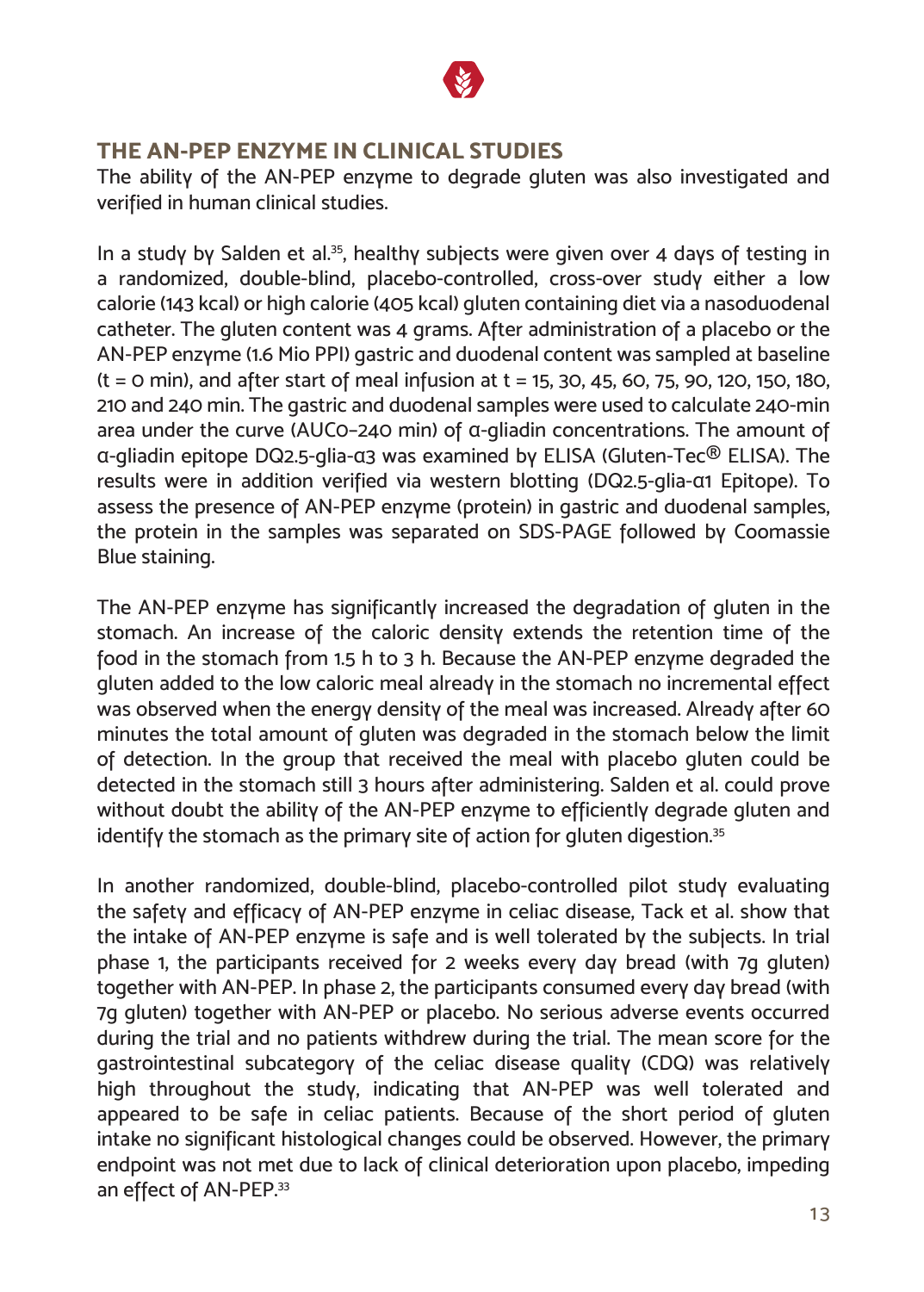

The efficacy of the AN-PEP enzyme in a complex physiological meal setting was investigated in a further randomized, placebo-controlled crossover study by König et al.36. 18 gluten-sensitive individuals consumed a porridge containing 0,5 g gluten together with two tablets either containing a high or low dose of the AN-PEP enzyme, or with placebo. Gastric and duodenal content was sampled via a multi-lumen-nasoduodenal catheter 5, 15, 30, 45, 60, 75, 90, 105, 120, 150, and 180 minutes after intake, and areas under the curve (AUC) of gluten concentrations were calculated. By means of a Gluten-Tec ELISA assay (EuroProxima B.V., Arnhem, The Netherlands) the amount of the gluten epitope DQ2.5-glia-α3 (formerly known as glia-α 20) was quantified and, using the manufacturer's information, the equivalent amount of gluten calculated. In both the high and the low dose the AN-PEP enzyme significantly reduced the gluten concentration (AUC 0 - 180 min) in the stomach and in the duodenum in comparison to the placebo. In the stomach, gluten levels were reduced from a median with placebo of 176.9  $\mu$ g x min/ml (interguartile range 73.5-357.8) by 88 % to 22.0 µg x min/ml (10.6-50.8, p = 0.001) with the high dose and by 86 % to 25.4  $\mu$ g x min/ml (16.4-43.7, p = 0.001) with the low dose of the AN-PEP enzyme. In the duodenum, gluten levels were reduced by a comparable extent, namely from 14.1 μg  $\times$  min/ml (8.3-124.7) with placebo by 56% to 6.3 μg  $\times$ min/ml (3.5-19.8, p = 0.019) with the higher dose and by 48% to 7.4  $\mu$ g x min/ml (3.8-12.0, p = 0.015) with the lower dose of the AN-PEP enzyme.

The results of this randomized, double-blind, placebo-controlled pilot study showed that a high as well as a low dose of the AN-PEP enzyme administered in form of tablets significantly reduced the gluten concentration in the stomach and in the duodenum of gluten sensitive persons. These results also confirm the findings by Salden et al.<sup>35</sup> who investigated the efficacy of gluten degradation by the AN-PEP enzyme in the stomach of healthy volunteers. In the study of König et al.<sup>36</sup> about 0.5 g of gluten was added to a complex, solid meal. This rather low amount of gluten was chosen, to represent the amount of gluten described by literature that gluten-intolerant subjects might unintentionally consume even when trying to avoid gluten.37,38

Whereas Salden et al. administered the AN-PEP enzyme in liquid form, König et al. investigated the efficacy of this enzyme in form of tablets added to a solid meal because this reflects better the daily practice. Thereby it could be shown that administration of the AN-PEP enzyme in form of tablets to a conventional, complex solid meal setting results in a significant degradation of most of the gluten already in the stomach before it entered the duodenum.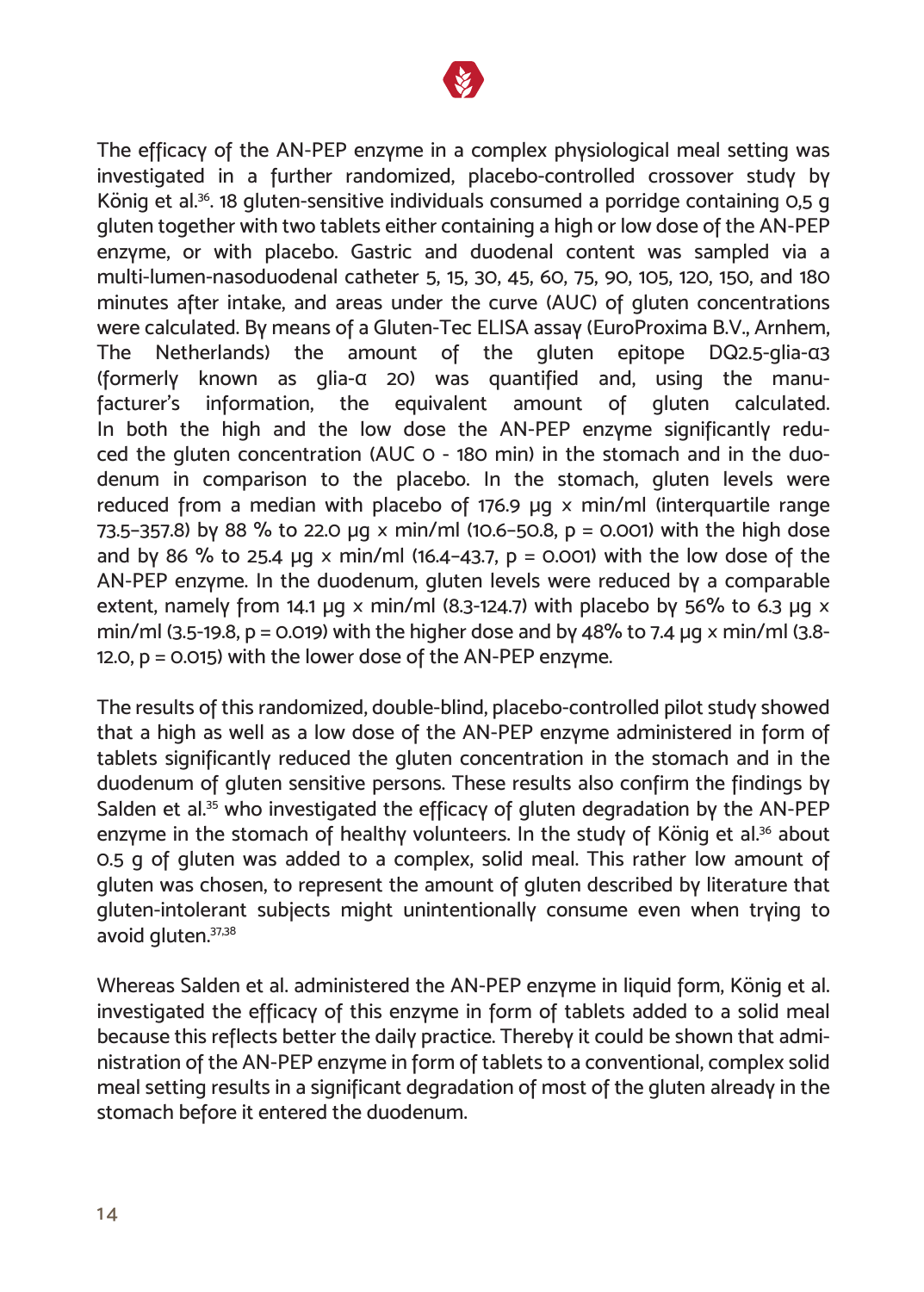

#### **OTHER ENZYMES THAT ARE BELIEVED TO DEGRADE GLUTEN, E.G. DPP-IV**

Dipeptidyl peptidase IV (DPP-IV) is one of the most commonly used enzymes in dietary supplements aimed to support the digestion of gluten. Like the AN-PEP enzyme the DPP-IV is a naturally occurring enzyme and very often is also produced by means of an Aspergillus species. In contrast to the AN-PEP enzyme the DPP-IV is an "exo protease" with a special property: it cleaves exclusively proteins, which contain the amino acid proline in the second to last positon counting from the N-terminus of the protein or peptide.<sup>34</sup> It has been shown that because of this high specificity the DPP-IV enzyme is not capable of degrading gliadin peptides except if other proteases are present.4

In contrast, the AN-PEP enzyme is able to digest gliadin peptides and gluten without additional enzymes.<sup>26,30,31,32</sup> In addition, DPP-IV loses its activity and functionality to degrade gluten at pH values below  $pH = 4$ , whereas the AN-PEP enzyme is very well able to efficiently cleave gluten even at significantly lower pH's around  $pH = 2^{25,26,34}$  In a recent study by Janssen et al. the very limited efficacy of various commercial available enzyme products compared to AN-PEP enzyme was shown. For this purpose, five different enzyme preparations, mainly with DPP-IV enzyme and AN-PEP were incubated with gliadin for a maximum of 30 minutes at 37 ° C and then measured by means of R5 monoclonal antibody-based ELISA to determine the remaining gluten. While the investigated AN-PEP enzyme completely degraded the immunogenic peptides at pH 4.5 after only 10 minutes of incubation, the other enzyme preparations investigated were unable to completely break down the R5-reactive peptides neither at pH 4.5 nor at pH = 6.2. Since the R5-ELISA test cannot specifically detect all immunogenic epitopes an additional investigation of the degradation products was performed by mass spectroscopy to detect the presence of known immunogenic peptide sequences. In particular, the degradation products of the gluten epitopes of α-gliadin, the 33-mer peptide and the γ-gliadin, the 26-mer peptide were investigated. While long, immunogenic peptide sequences could still be measured in DPP-IV preparations even for a long incubation time, the measurable fragments during treatment with AN-PEP enzyme were for the most part only eight amino acids long or smaller and thus too small to contain immunogenic epitopes. Finally, the T-cell proliferation triggered by the digested fragments of the 33-mer was measured using a gluten-specific T-cell clone (T-cell clone N10 specific for the DQ2-glia- α1 epitope). It could be shown that the AN-PEP enzyme, in contrast to the other enzyme preparations investigated, was able to neutralize the T-cellstimulating properties of the 33-mer.<sup>39</sup>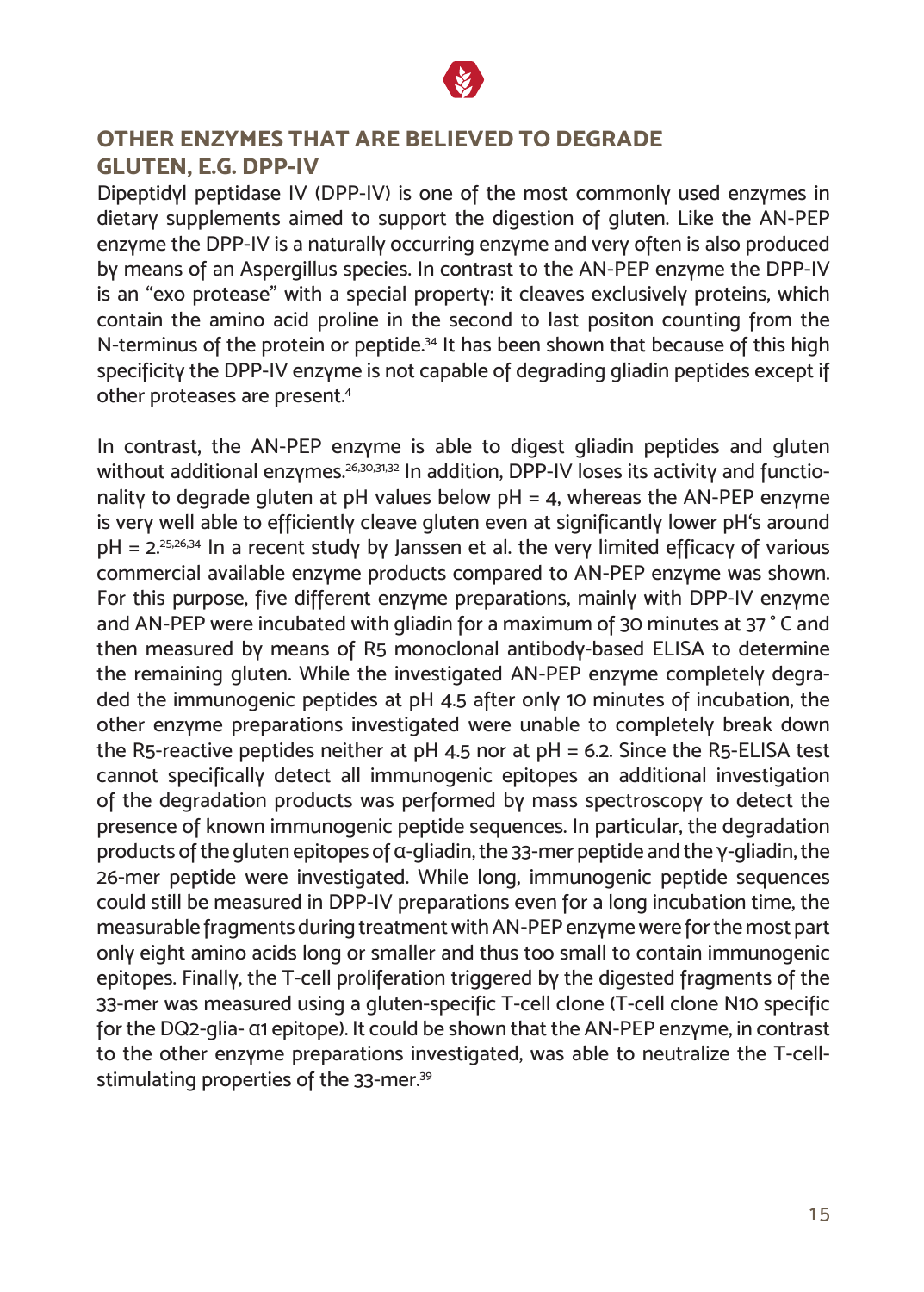

#### **SUMMARY**

The oral ingestion of gluten-degrading enzymes is a very promising additional possibility (adjunctive therapy) for all those individuals who follow a gluten-free diet and want to avoid disorders due to the unintended intake of gluten, e.g. through contamination. The enzyme used in GluteoStop® is a so-called Aspergillus Niger prolyl endopeptidase (AN-PEP) and is a digestive enzyme specific for the amino acid proline. The naturally occurring AN-PEP enzyme has been extensively investigated in numerous in vitro and in vivo studies. It is resistant to the harsh conditions of the gastrointestinal tract, including its extreme pH-values and endogenous digestive enzymes (pepsin / trypsin).

Numerous studies have shown that the AN-PEP enzyme can rapidly and efficiently degrade gluten peptides and intact gluten protein, thereby helping to prevent that gluten peptides stimulate T cells reaction. The increasing number of scientific studies and extensive investigations on the AN-PEP enzyme suggest that this enzyme is clearly superior to other common, commercially available enzyme preparations.

GluteoStop® with AN-PEP enzyme can not be used as a substitute for a gluten-free diet or for the treatment and prevention of celiac disease, wheat allergy or gluten hypersensitivity. But many people who want or need to eat a gluten-free diet can benefit from products with AN-PEP enzyme as a supplement in addition to a gluten-free diet.

Recent clinical studies have shown that the administration of the AN-PEP enzyme in form of tablets with a dose of 83'300 PPI (Protease Picomol International) can almost completely degrade 500 mg gluten in a complex physiological meal setting. In latest scientific studies it has been found that even celiac disease patients who follow a strict gluten-free diet unintentionally, inadvertently ingests an average of 150-400 mg of gluten daily.<sup>40</sup>

Therefore, GluteoStop® is highly recommended as additional adjuvant / adjunctive therapy to reduce unintentionally accidental exposure to dietary gluten in addition to a strict gluten-free diet.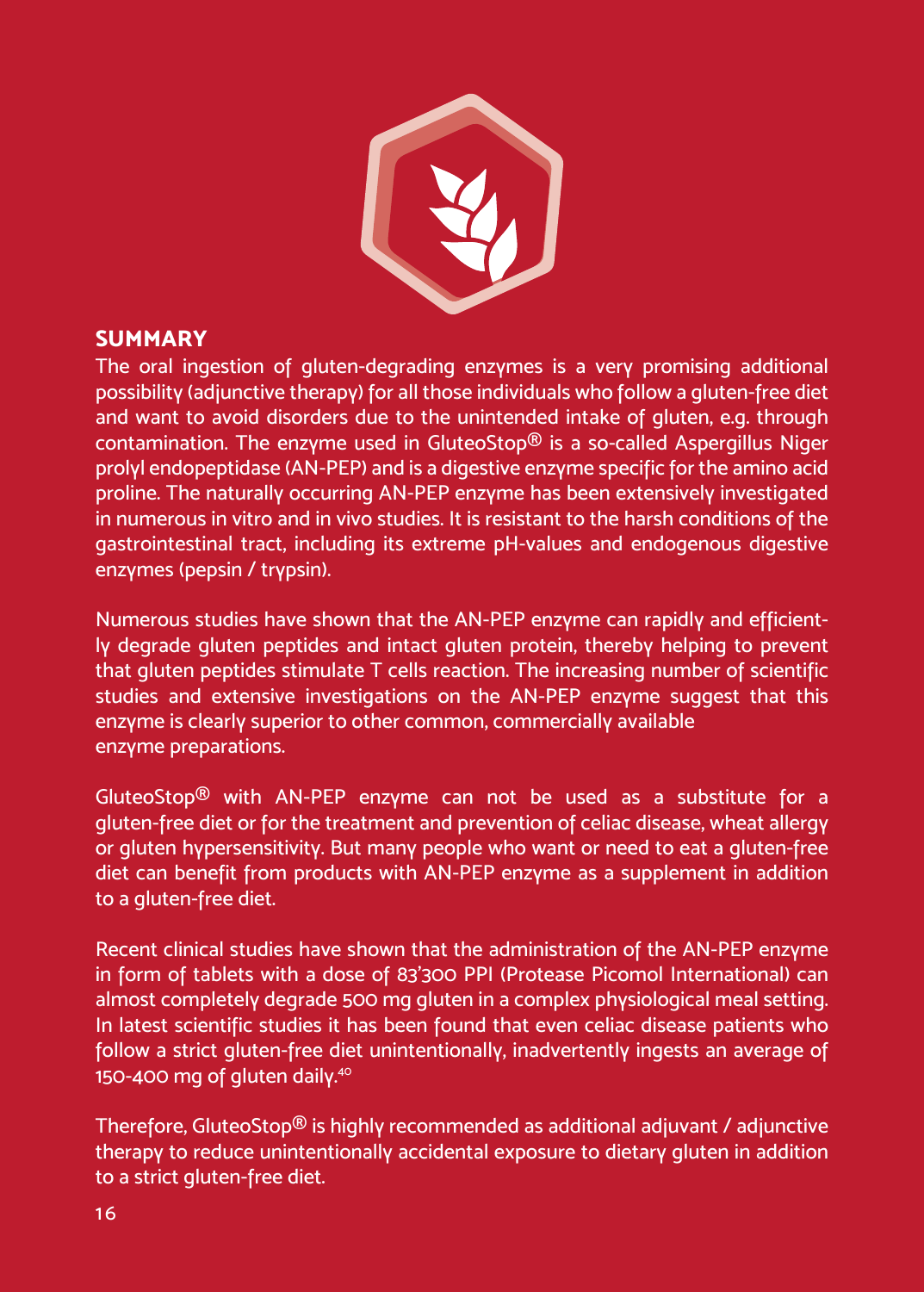

#### **REFERENCES**

**1.**Hernando A, Mujico JR, Mena MC, Lombardía M, Méndez E. Measurement of wheat gluten and barley hordeins in contaminated oats from Europe, the United States and Canada by Sandwich R5 ELISA. Eur J Gastroenterol Hepatol. 2008;20:545-554.

**2.** Wieser H. Chemistry of gluten proteins. Food Microbiol. 2007;24:115-119.

**3.** Wieser H. Relation between gliadin structure and coeliac toxicity. Acta Paediatr Suppl. 1996;412:3-9.

**4.** Hausch F, Shan L, Santiago NA, Gray GM, Khosla C. Intestinal digestive resistance of immunodominant gliadin peptides. Am J Physiol Gastrointest Liver Physiol. 2002;283:G996-G1003.

**5.** Sapone A, Bai JC, Ciacci C, et al. Spectrum of gluten-related disorders: consensus on new nomenclature and classification. BMC Med. 2012;10(1):13.

**6.** Abadie V, Sollid LM, Barreiro LB, Jabri B. Integration of genetic and immunological insights into a model of celiac disease pathogenesis. Annu Rev Immunol. 2011;29:493-525.

**7.** Guandalini S, Assiri A. Celiac disease: a review. JAMA Pediatr. 2014;168:272-278.

**8.** Tersigni C, Castellani R, de Waure C, et al. Celiac disease and reproductive disorders: Meta-analysis of epidemiologic associations and potential pathogenic mechanisms.

Hum Reprod Update. 2014;20:582-593.

**9.** Lohi S, Mustalahti K, Kaukinen K, et al. Increasing prevalence of coeliac disease over time. Aliment Pharmacol Ther. 2007;26:1217-1225.

**10.** Rubio-Tapia A, Kyle RA, Kaplan EL, et al. Increased prevalence and mortality in undiagnosed celiac disease. Gastroenterology. 2009;137(1):88-93.

**11.** Rubio-Tapia A, Ludvigsson JF, Brantner TL, Murray JA, Everhart JE. The prevalence of celiac disease in the United States. Am J Gastroenterol. 2012;107:1538-1544.

**12.** Di Sabatino A, Corazza GR. Coeliac disease. Lancet. 2009;373:1480-1493.

**13.** Hall NJ, Rubin G, Charnock A. Systematic review: adherence to a gluten-free diet in adult patients with coeliac disease. Aliment Pharmacol Ther. 2009;30:315-330.

**14.** Lanzini A, Lanzarotto F, Villanacci V, et al. Complete recovery of intestinal mucosa occurs very rarely in adult coeliac patients despite adherence to gluten-free diet. Aliment Pharmacol Ther. 2009;29:1299-1308.

**15.** Abdulkarim AS, Burgart LJ, See J, Murray JA. Etiology of nonresponsive celiac disease: results of a systematic approach. Am J Gastroenterol. 2002;97:2016-2021.

**16.** Leffler DA, Dennis M, Hyett B, Kelly E, Schuppan D, Kelly CP. Etiologies and predictors of diagnosis in nonresponsive celiac disease. Clin Gastroenterol Hepatol. 2007;5:445-450.

**17.** Dewar DH. Celiac disease: Management of persistent symptoms in patients on a glutenfree diet. World J Gastroenterol. 2012;18(12):1348.

**18.** Deutsche Zöliakie Gesellschaft. Übersicht zur Auswahl glutenfreier Lebensmittel. https://www. dzg-online.de/uebersicht-zur-auswahl-glutenfreier-lebensmittel.963.0.html

**19.** Krogsgaard LR, Engsbro AL, Bytzer P. The epidemiology of irritable bowel syndrome in Denmark. A population-based survey in adults ≤50 years of age. Scand J Gastroenterol. 2013;48(5):523-529.

**20.** Breckan RK, Asfeldt AM, Straume B, Florholmen J, Paulssen EJ. Prevalence, comorbidity, and risk factors for functional bowel symptoms: a population-based survey in Northern Norway.

Scand J Gastroenterol. 2012;47(11):1274-1282.

**21.** Biesiekierski JR, Newnham ED, Irving PM, et al. Gluten causes gastrointestinal symptoms in subjects without celiac disease: a double-blind randomized placebocontrolled trial.

Am J Gastroenterol. 2011;106(3):508-514.

**22.** Panzer RM, Dennis M, Kelly CP, Weir D, Leichtner A, Leffler DA. Navigating the glutenfree diet in college. J Pediatr Gastroenterol Nutr. 2012;55:740-744.

**23.** Caputo I, Lepretti M, Martucciello S, Esposito C. Enzymatic strategies to detoxify gluten: implications for celiac disease. Enzyme Res. 2010;2010:174354.

**24.** Aspergillus niger prolyl endoprotease as a treatment for celiac disease. Nature Clinical Practice Gastroenterology & Hepatology 2006, volume 3, page 654.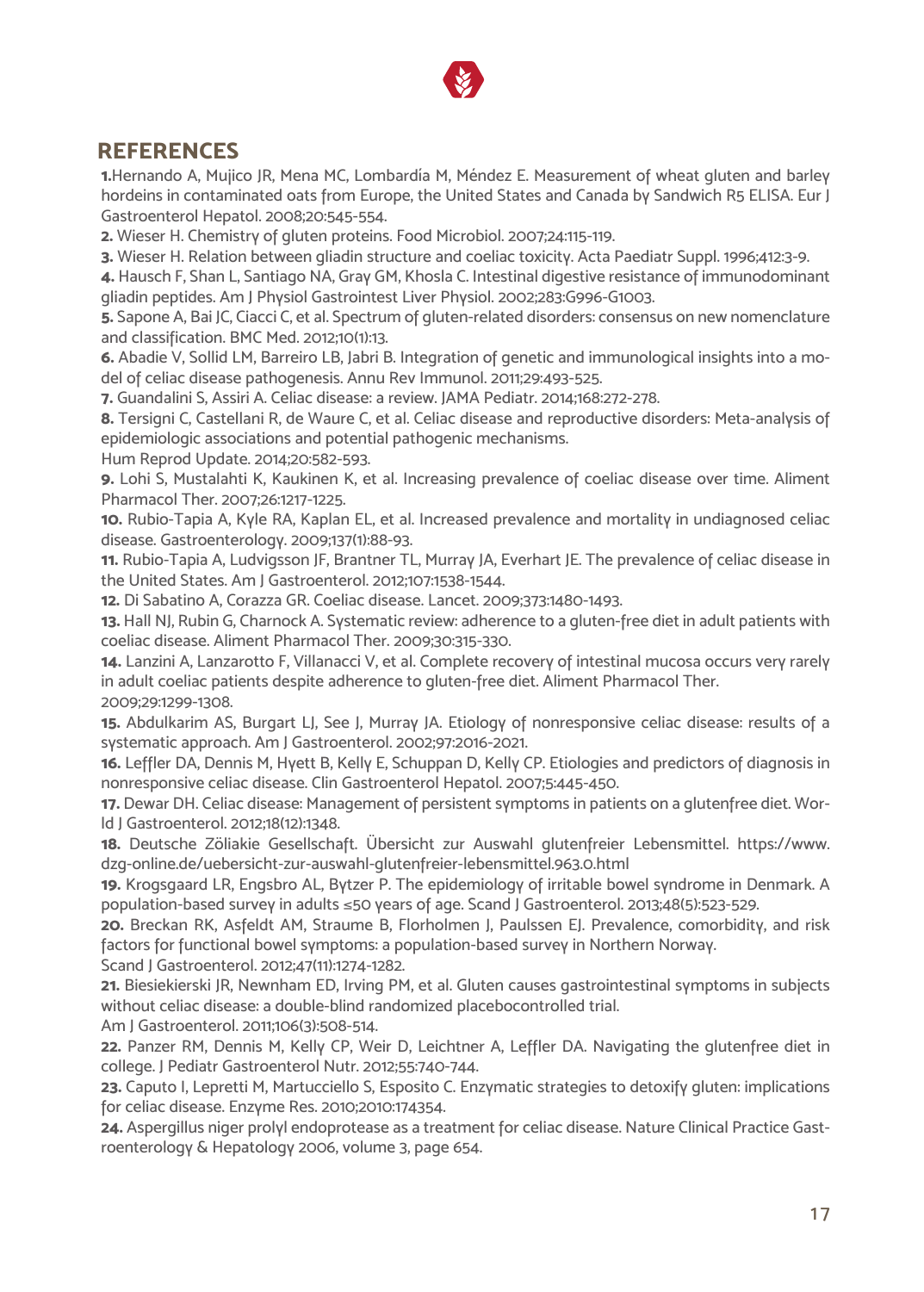

**25.** Edens L, Dekker P, Van Der Hoeven R, Deen F, De Roos A, Floris R. Extracellular prolyl endoprotease from Aspergillus niger and its use in the debittering of protein hydrolysates.

J Agric Food Chem. 2005;53:7950-7957.

**26.** Stepniak D, Spaenij-Dekking L, Mitea C, et al. Highly efficient gluten degradation with a newly identified prolyl endoprotease: implications for celiac disease. Am J Physiol Gastrointest Liver Physiol. 2006;291:G621-G629.

**27.** Maiuri L, Troncone R, Mayer M, et al. In vitro activities of A-gliadin-related synthetic peptides: damaging effect on the atrophic coeliac mucosa and activation of mucosal immune response in the treated coeliac mucosa. Scand J Gastroenterol. 1996;31:247- 253.

**28.** Shidrawi RG, Day P, Przemioslo R, Ellis HJ, Nelufer JM, Ciclitira PJ. In vitro toxicity of gluten peptides in coeliac disease assessed by organ culture. Scand J Gastroenterol. 1995;30:758-763.

**29.** Sturgess R, Day P, Ellis HJ, et al. Wheat peptide challenge in coeliac disease. Lancet. 1994;343:758-761. **30.** Montserrat V, Bruins MJ, Edens L, Koning F. Influence of dietary components on Aspergillus niger prolyl endoprotease mediated gluten degradation. Food Chem. 2015;174:440-445.

**31.** Mitea C, Havenaar R, Drijfhout JW, Edens L, Dekking L, Koning F. Efficient degradation of gluten by a prolyl endoprotease in a gastrointestinal model: implications for coeliac disease. Gut. 2008;57:25-32.

**32.** Salden B, Monserrat V, Troost F, et al. Su2096 gluten degrading enzyme effectively digests gluten in the stomach and small intestine of healthy volunteers. Gastroenterology. 2014;146(5):S-545.

**33.** Tack GJ, van de Water JMW, Bruins MJ, et al. Consumption of gluten with glutendegrading enzyme by celiac patients: a pilot-study. World J Gastroenterol. 2013;19(35):5837-5847.

**34.** Ehren J, Móron B, Martin E, Bethune MT, Gray GM, Khosla C. A food-grade enzyme preparation with modest gluten detoxification properties. PLoS One. 2009;4(7):1-10.

**35.** Salden B. N., Monserrat V., Troost F. J., Bruins M. J., Edens L., Bartholom R., Haenen G. R., Winkens B., Koning F., Masclee A. A.. Randomised clinical study: Aspergillus niger-derived enzyme digests gluten in the stomach of healthy volunteers. Aliment Pharmacol Ther. 2015 Aug;42(3):273-85

**36.** König J., Holster S., Bruins M. J., Brummer R. J.. Randomized clinical trial: Effective gluten degradation by Aspergillus niger-derived enzyme in a complex meal setting. Sci Rep. 2017 Oct 12;7(1):13100.

**37.** Hopman, E. G., le Cessie, S., von Blomberg, B. M. & Mearin, M. L. Nutritional management of the gluten-free diet in young people with celiac disease in The Netherlands.

J Pediatr Gastroenterol Nutr 43, 102–108 (2006).

**38.** Lovik, A., Skodje, G., Bratlie, J., Brottveit, M. & Lundin, K. E. Diet adherence and gluten exposure in coeliac disease and selfreported non-coeliac gluten sensitivity. Clin Nutr 36, 275–280 (2017).

**39.** Janssen G., Christis C., Kooy-Winkelaar Y., Edens L., Smith D., van Veelen P., Koning F.. Ineffective Degradation of Immunogenic Gluten Epitopes by Currently Available Digestive Enzyme Supplements. PLoS One. 2015 Jun 1:10(6)

**40.** Syage J.A., Kelly C.P., Dickason M.A., Ramirez A.C., Leon F., Dominguez R., Sealey-Voyksner J.A. Determination of gluten consumption in celiac disease patients on a gluten-free diet. Am J Clin Nutr. 2018 Feb 1;107(2):201-207.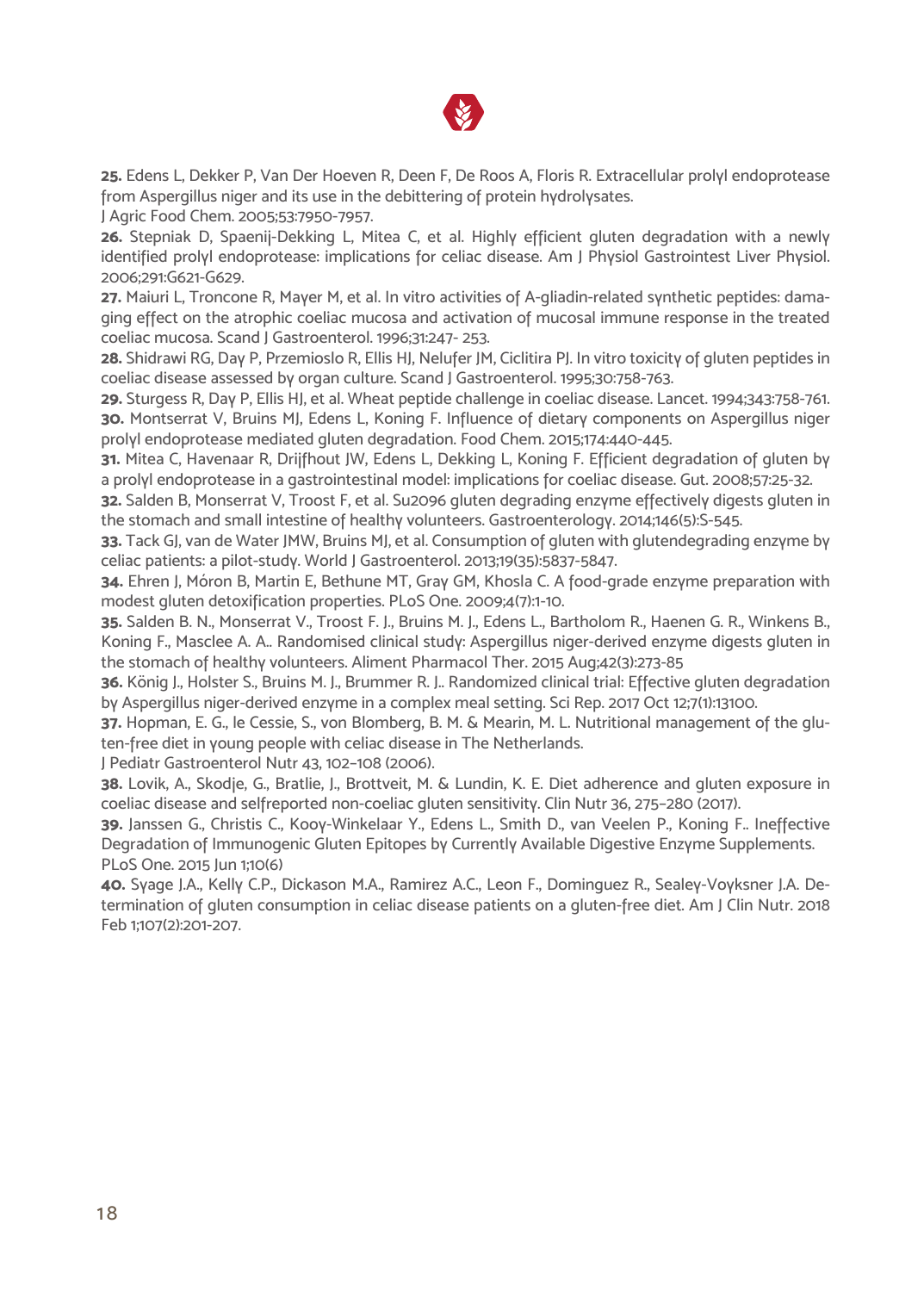



Do you have questions about GluteoStop® or topics from our homepage? Our experts will gladly advise you and answer your questions in detail.:

#### Germany: **info@gluteostop.com**

Switzerland: **info@chrisana.ch**

For general information about GluteoStop visit us at:

**www.gluteostop.com**